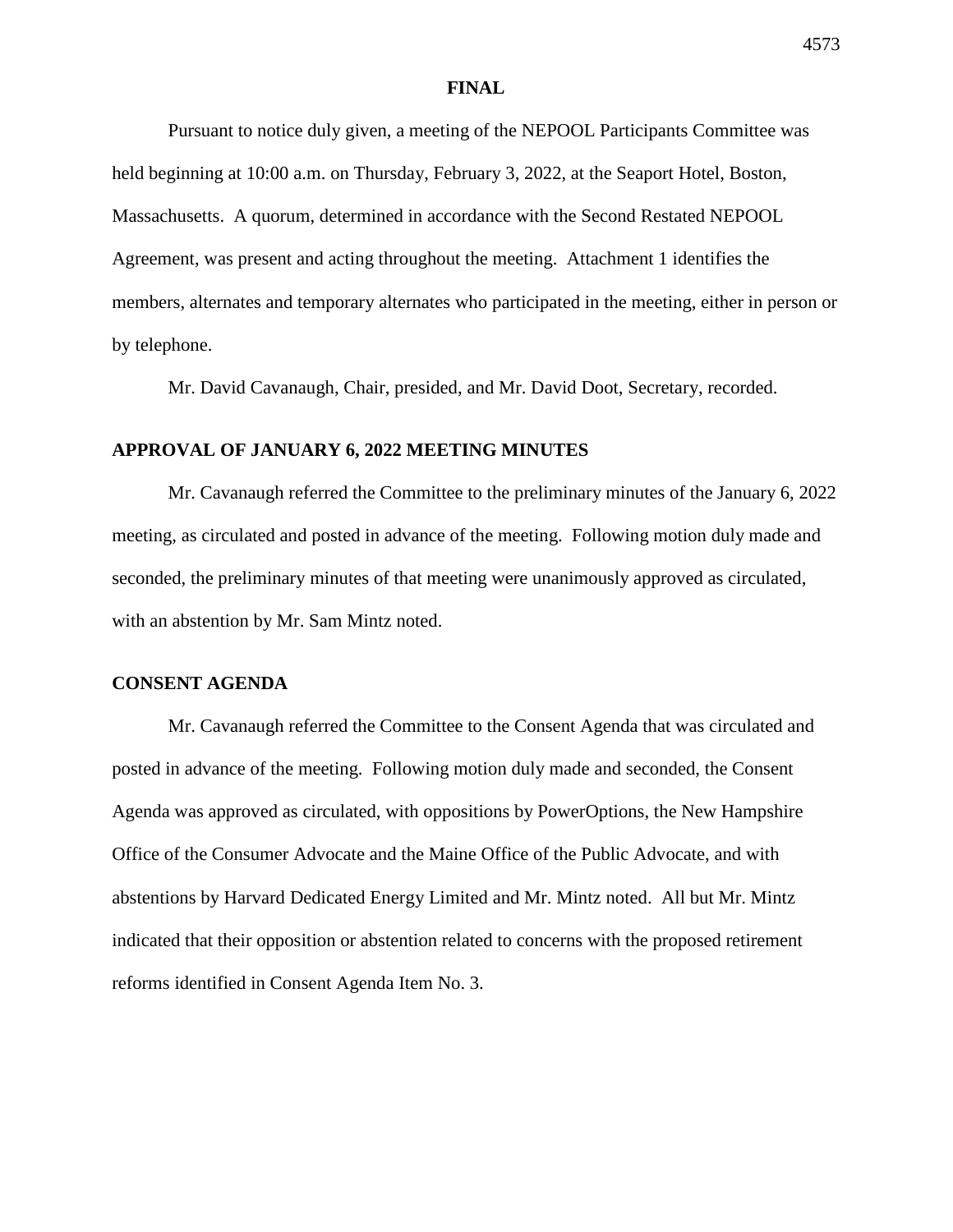## **ISO CEO REPORT**

Mr. Gordon van Welie, ISO Chief Executive Officer (CEO), referred the Committee to both the summaries of the ISO Board and Board Committee meetings that had occurred since the January 6, 2022 Participants Committee meeting, as well as to his memo addressing the recent correspondence between the New England states (States) and the ISO regarding winter reliability, each of which had been circulated and posted in advance of the meeting. There were no questions or comments on the summaries.

In response to comments and questions on the winter reliability issues, Mr. van Welie elaborated on the impact to New England resulting from New York's reducing nuclear power and shifting resource mix and other developments in that region. He identified the importance of addressing environmental concerns (underway in the Pathways process) and the consequences of controlled outages in response to extreme weather, which he identified as externalities not reflected in the current market design. He suggested that the retention of the Mystic units for two years and the Inventoried Energy Program (IEP) would be incrementally and moderately helpful in addressing the ISO's winter reliability concerns, but more conversation and work to help ensure reliability was required. A member suggested that in-depth discussion be continued within the NEPOOL process to identify a more enduring solution that sends suitable signals to the market. Another member credited actions already taken by the ISO, including the reflection of opportunity costs in the energy market, that support and contribute to enhanced reliability and proper functioning of the market. Mr. van Welie agreed that market signals do work, albeit within limits. He stressed the need to identify those limits and the carefully balanced actions that could be taken to protect the reliability of the region when outside of those limits. A member questioned a system that relies exclusively on market volatility to address seasonal energy supply concerns, and suggested that prices may be more predictable if the market includes forward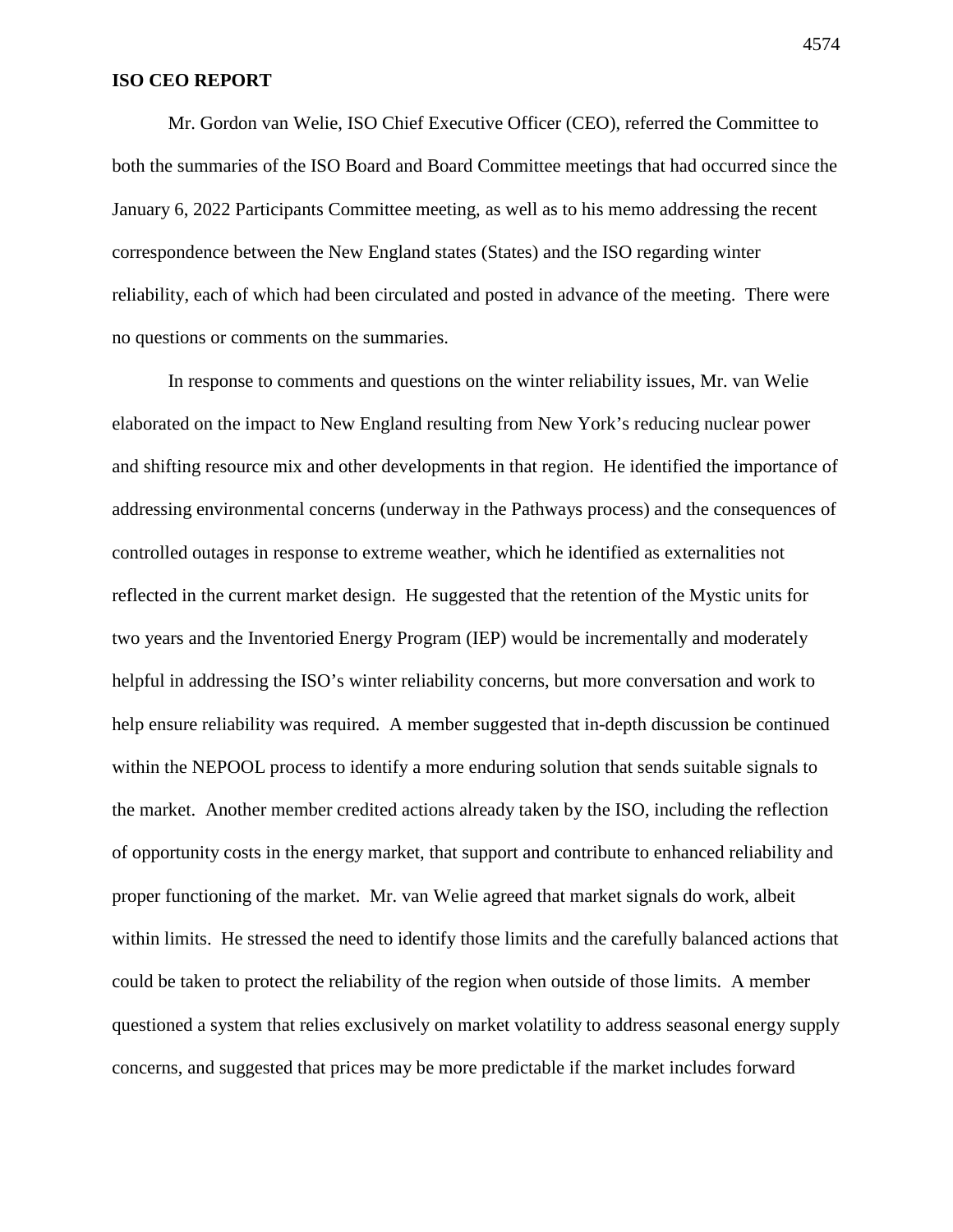actions. The discussion concluded with assurance to the members that there would be further efforts at future NEPOOL meetings, with the Participants Committee summer meeting identified as one such meeting, to explore solutions that provide certainty, reliability and security during winter weather.

## **ISO COO REPORT**

Dr. Vamsi Chadalavada, ISO Chief Operating Officer (COO), began by referring the Committee to his February report, which had been circulated and posted in advance of the meeting. Dr. Chadalavada noted that the data in the report was through January 26, 2022, unless otherwise noted. The report highlighted: (i) Energy Market value for January 2022 was \$1.4 billion, up \$693 million from the updated December 2021 value and \$926 million from January 2021; (ii) January 2022 average natural gas prices were 127% higher than December average prices; (iii) average Real-Time Hub Locational Marginal Prices (LMPs) for January (\$139/MWh) were 133% higher than December averages; (iv) average January 2022 natural gas prices and Real-Time Hub LMPs over the period were up 283% and 217%, respectively, from January 2021 average prices; (v) average Day-Ahead cleared physical energy during peak hours as percent of forecasted load was 98.7% during January (up from the 98.1% reported for December), with the minimum value for the month of 92.7% on January 7; and (vi) Daily Net Commitment Period Compensation (NCPC) payments for January totaled \$3.7 million, which was down \$1.7 million from December 2021 and up \$0.2 million from January 2021. January NCPC payments, which were 0.3% of total Energy Market value, were comprised of \$3.6 million in first contingency payments (up \$0.6 million from December 2021) and \$29,000 in second contingency payments.

Dr. Chadalavada noted that sixteenth Forward Capacity Auction (FCA16) would begin on February 7 and would be conducted remotely.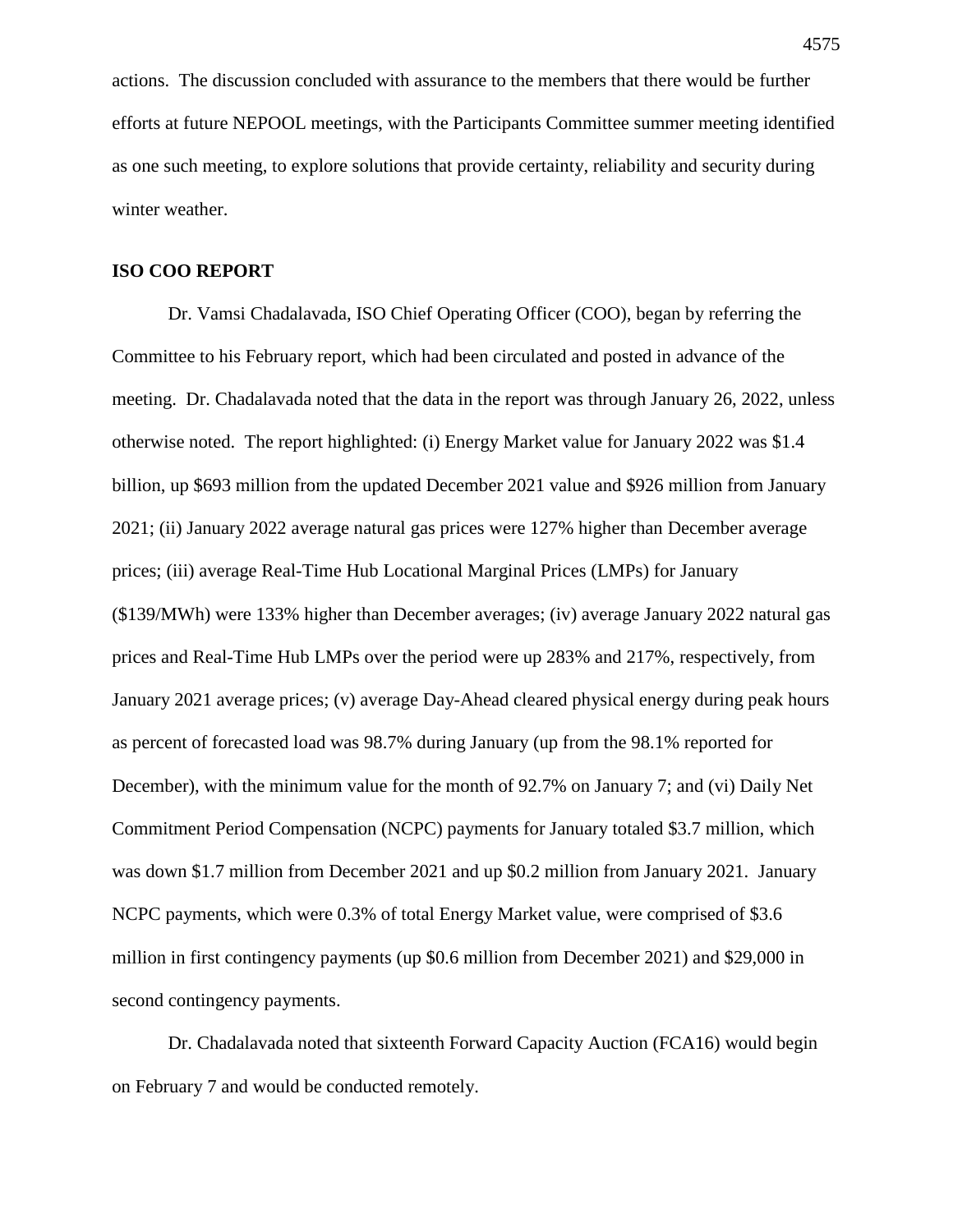Turning to January weather, he noted that the average temperature was colder than normal by approximately  $2^{\circ}F$ , resulting in higher than normal demand. The colder temperatures and high demand were coincident with natural gas prices remaining near \$20/MMBtu through most of the month with high LNG sendout and high utilization of oil to produce power.

He summarized power system conditions on January 11 and 12, 2022, during which there were a cascading set of events within several hours that turned an expected 1,300 MW surplus into a 1,200 MW deficit on January 11, and that resulted in a two-hour loss of power supply to Canaport on January 12. He confirmed in response to a question that the January 11 outages were mechanical- or equipment-related issues, and were not fuel-related.

Referring to the COO report, he also summarized the impacts of Winter Storm Kenan, a powerful blizzard that affected Southern & Eastern New England on January 29. He explained that New England was fortunate that the blizzard's winds shifted directionally from northeast to due north with the result of avoiding direct impacts in areas with more load, and minimizing transmission line and customer outages.

Dr. Chadalavada proceeded to respond to member questions. In response to a question on the timing of winter fuel surveys and forecasts, Dr. Chadalavada clarified that, absent a more pronounced fuel depletion, fuel surveys would continue to be issued twice weekly, and the 21 day forecast, weekly. He further confirmed that the Day-Ahead forecasts do not include anticipated customer outages, and that one explanation for the load forecast deviations during the blizzard was that many commercial customers decided the evening before the day of the blizzard to close. Also in response to questions asked of him before the meeting, he explained that, for planning purposes during extremely cold weather, the ISO estimates the amount of gas-firedonly generation (from the region's overall fleet of 10-11 GW of gas-fired-only generation) that is likely to be available and unavailable for commitment and dispatch on a given day based on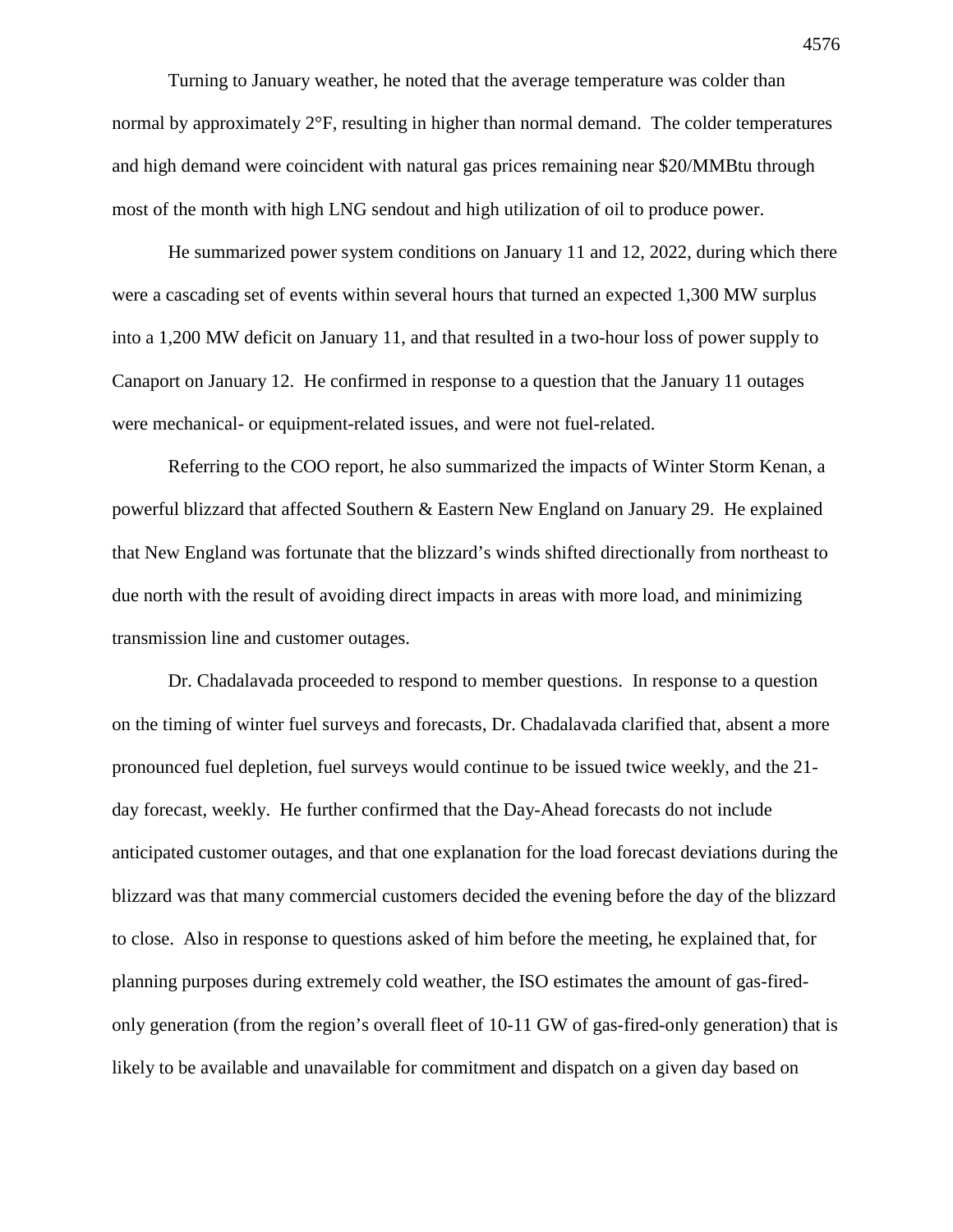projected gas availability. The ISO reflects its estimate of the gas-fired-only generation that is likely to be unavailable in the anticipated cold weather outages line item of its capacity forecasts.

Reflecting on plans for a full-winter operations report following winter 2021-22, Dr. Chadalavada indicated in response to questions and requests that the ISO planned that report to include discussion of the impact of opportunity cost adders on the locational marginal prices. Further, the report would include information on LNG prices as compared to previous years. He explained that oil usage during winter 2021-22 explained some of the decoupling of electric prices from natural gas prices, which also would discussed in the report, along with a more complete explanation of the very high energy market value. He noted that the ISO would try to be ready with that report in time for the March Participants Committee meeting, and if not, for the April meeting.

Discussing the status of transmission outages in the region, he noted that no outages had been approved or were anticipated in February. There were applications pending and under consideration for the March timeframe, including an outage on the Alps to Berkshire transmission line that may curtail imports and exports to and from New York, which he would address further in his March report.

# **MINIMUM OFFER PRICE RULE (MOPR) REFORM PROPOSAL**

Ms. Mariah Winkler, the Markets Committee (MC) Chair, provided a high-level summary of background information that led to the ISO's decision to develop a proposal to reform the MOPR. She also described the ISO's proposal to eliminate the current MOPR construct in advance of the seventeenth Forward Capacity Auction (FCA17) and a Participantsponsored motion to amend that Proposal. Ms. Winkler explained that the motion to amend would establish a two-year transition period before eliminating the current MOPR, with that transition including a Renewable Technology Resource (RTR) exemption for up to 700 MW of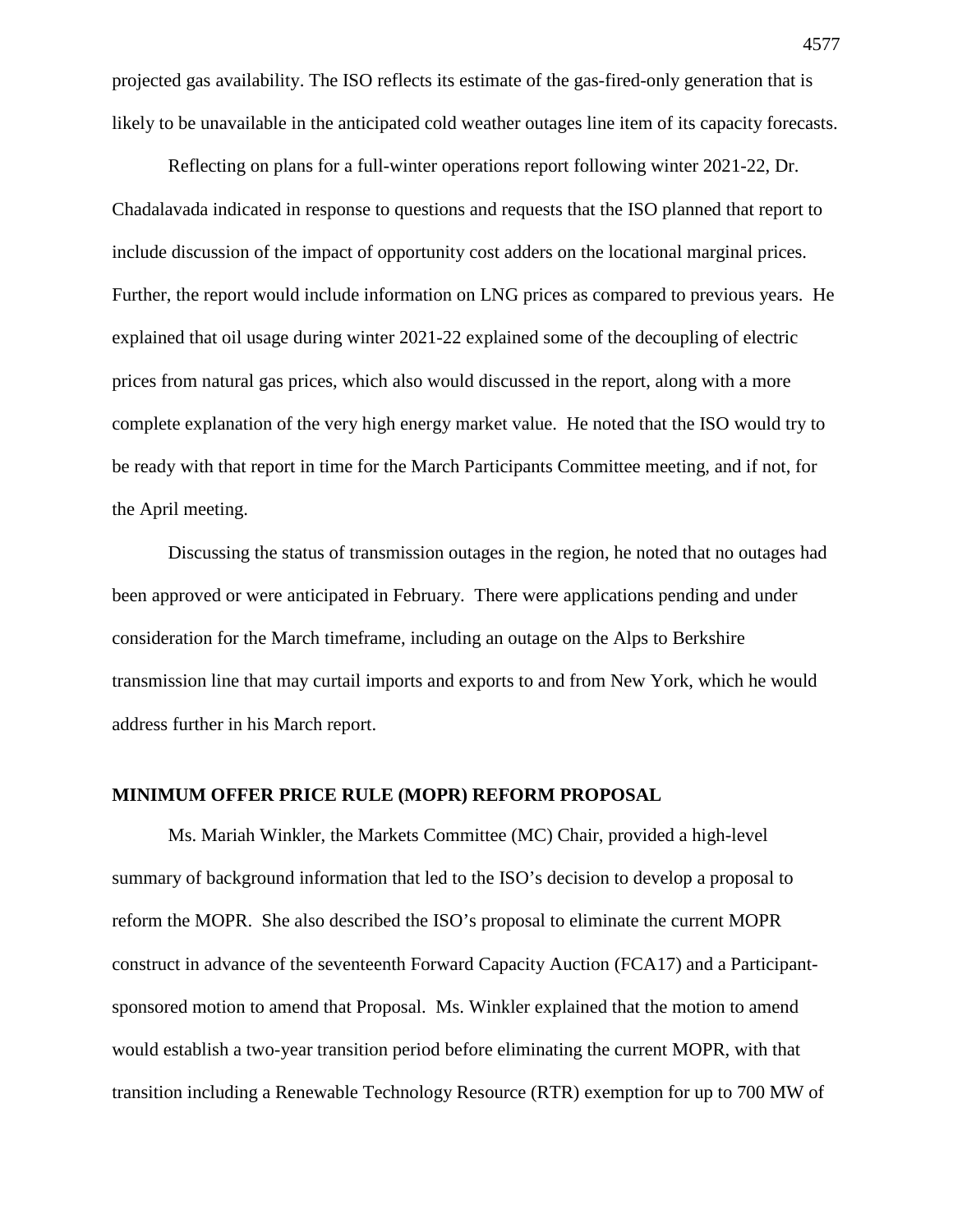State-sponsored Policy Resources to qualify and participate in FCAs 17 and 18 with no application of any MOPR. She identified that amendment as the "Transition Proposal." Ms. Winkler also reported on the votes of the MC, which recommended that the Participants Committee support the elimination of the current MOPR in advance of FCA17 (referred in materials circulated in advance of the meeting as the "MC-Recommended Proposal") and the MC's failed vote on the motion to amend the Proposal to include the Transition Proposal.

The following motion was then duly made and seconded:

RESOLVED, that the Participants Committee supports revisions to the Tariff to implement reforms to the MOPR construct, as proposed by the ISO and recommended by the Markets Committee at its January 11, 2022 meeting, and as circulated to this Committee in advance of this meeting, together with any changes agreed to by the Participants Committee at this meeting and such non-substantive changes as may be approved by the Chair and Vice-Chair of the Markets Committee.

With the main motion before the Participants Committee, a motion was duly made and seconded to amend the main motion to include a revised Transition Proposal. Referring to materials circulated and posted in advance of the meeting, the amendment's proponents reviewed and explained the changes to the Transition Proposal since the MC's consideration. Specifically, the proponents explained that the modified Transition Proposal that they had moved reflected the following changes: removal of the provision that provided for the netting out MW from resources that elected RTR treatment in FCA16; adoption of the revised definition of "Sponsored Policy Resource" contained in the MC-Recommended Proposal; deletion of outdated language in Tariff Section III.13; and adoption of a Union of Concerned Scientists (UCS) /RENEW Northeast (RENEW)-recommended amendment to "rollover" un-cleared MW from FCA17 and increase the FCA18 MW RTR exemption cap. At the proponents' request, a member representative explained the UCS/RENEW recommended change, referencing the UCS/RENEW materials that had been circulated and posted in advance of the meeting.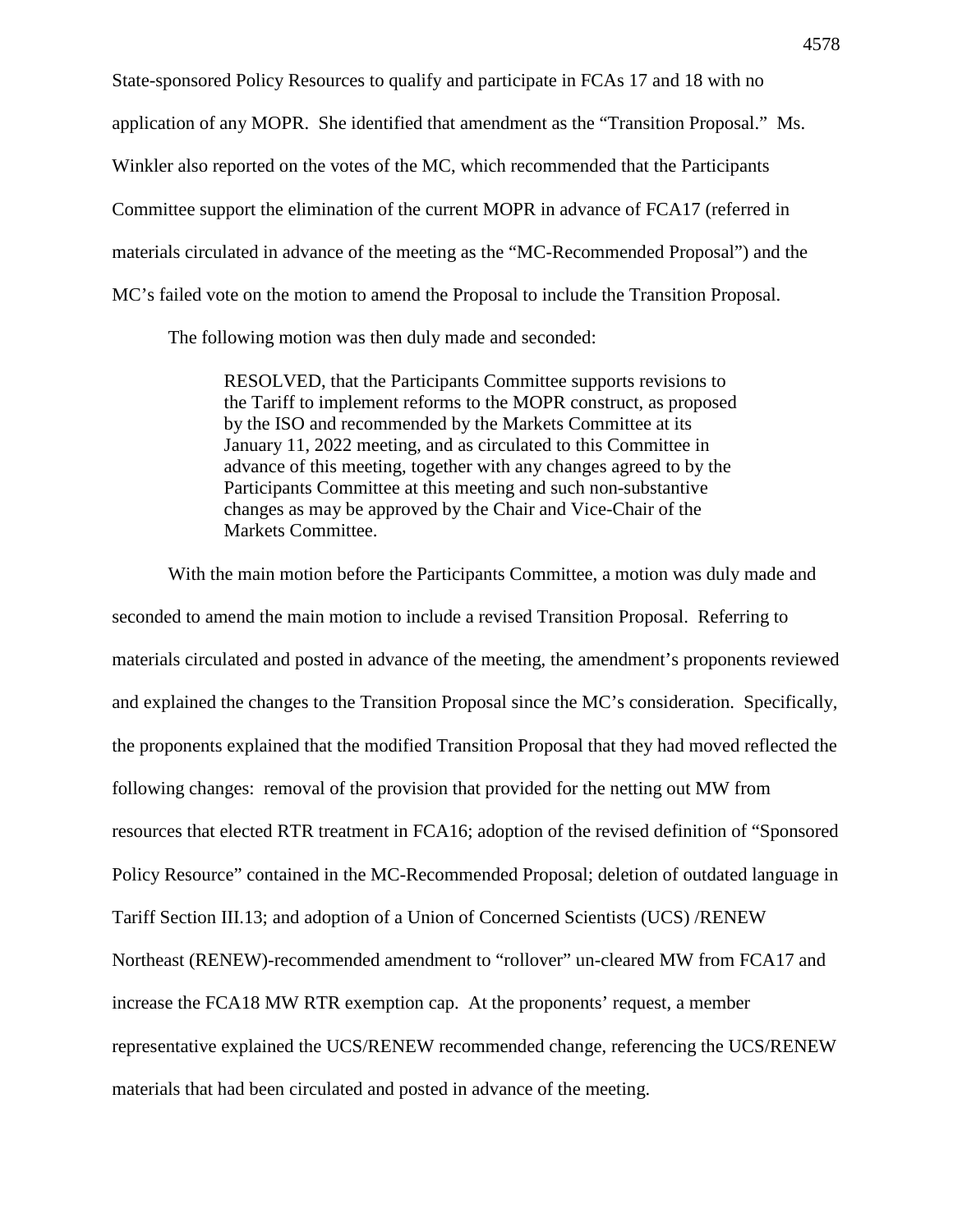Following questions and comments to clarify the motion to amend, the Chair turned to the ISO to explain its position on the motion to amend. Dr. Chadalavada referred to the ISO's January 26, 2022 memorandum that expressed the ISO's preference for the Transition Proposal as it had just been presented. He added that the ISO ultimately reached this determination based on its near term reliability concerns - particularly during the upcoming winter periods. He noted that the ISO was concerned that system reliability could be degraded by rapid and inefficient retirements by existing resources, which the ISO counted on to address extreme weather events. Dr. Chadalavada also explained that a transition would provide time to complete critical market reforms that would help mitigate those reliability concerns, citing specifically changes to the ancillary service markets and a more refined determination of the level of contribution each type of capacity resource makes to resource adequacy (which was generally referred to as effective load-carrying capability (ELCC) or Resource Capacity Accreditation). He said the ISO considered the Transition Proposal to be a reasonable compromise, worked on by stakeholders and the States, that would permit up to 700 MW of renewable resources to clear in FCAs 17 and 18. Dr. Chadalavada concluded by stating that the ISO supported the Transition Proposal as a preferred path forward that would allow the region to focus on other critically important changes during the transition rather than prolonged litigation that could result from a failure to compromise.

Addressing questions from members, Dr. Chadalavada stated that the ISO had no intention of preventing resources from retiring, but it rather wished to reduce the risk of inefficient retirements that would adversely impact reliability. He indicated that the ISO's judgement on these matters was informed by its operation of the system during stressed conditions, and that he had no separate, specific study to quantify the degree of risk to reliability from the immediate termination of the existing MOPR. He explained that the ISO supported the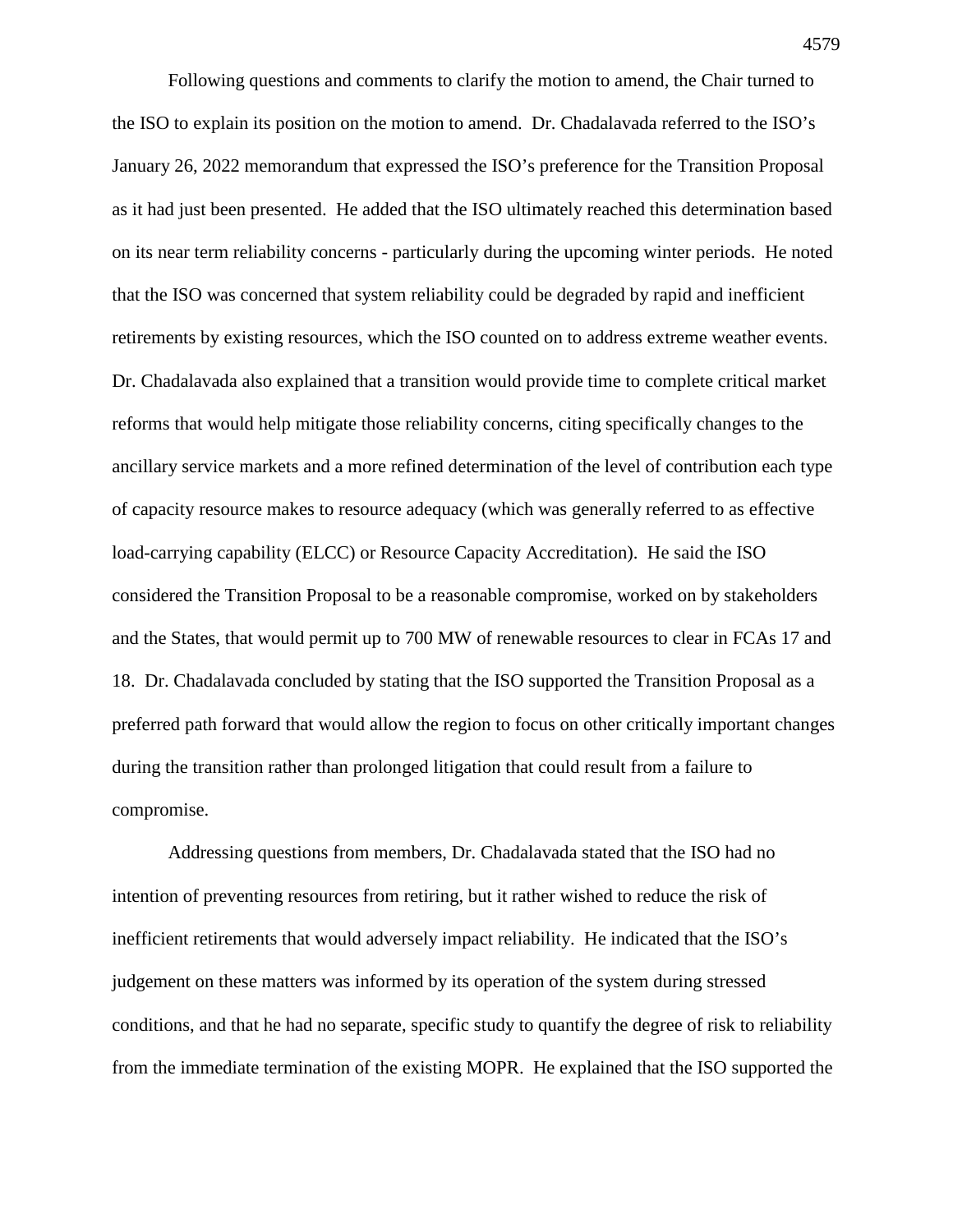700 MW RTR exemption as a reasonable compromise among stakeholders who objected to immediate MOPR elimination and state representatives and others who were pushing for more rapid elimination of MOPR. Dr. Chadalavada confirmed the ISO's understanding that the modifications to financial inputs for the Cost of New Entry (CONE) and Net CONE that were part of the MC-Recommended Proposal were removed from the Transition Proposal. Instead, the ISO would make a separate filing in advance of FCA19 to reflect necessary changes to those financial inputs, which he committed the ISO to explain in its filing letter to the FERC if the ISO submitted the Transition Proposal.

Following this explanation and clarification of the ISO's position on the motion to amend, that motion to amend was presented for debate, with many members and guests offering their views. Those in support of the motion to amend argued generally that the revised Transition Proposal was a reasonable approach in light of the ISO's system reliability concerns, as expressed in its January 26 memorandum. Others in support suggested that the Transition Proposal would mitigate against regulatory uncertainty resulting from ongoing litigation over an immediate elimination of the existing MOPR, as seen in other ISO/RTO regions. Some supporters suggested that more efficient retirements could minimize the use of out-of-market actions to address reliability needs. Supporters also expressed agreement with the ISO that the transition would provide time for the ISO to develop, with stakeholder input, necessary complementary market reforms to enhance energy security and more precisely define each resource's contribution to reliability (via the planned ELCC project). They thanked the ISO for listening to the input of stakeholders throughout the process and working diligently to consider and address concerns.

Those opposing the motion to amend the MC-Recommended Proposal expressed disappointment and frustration with the ISO's failure to present its views much earlier in the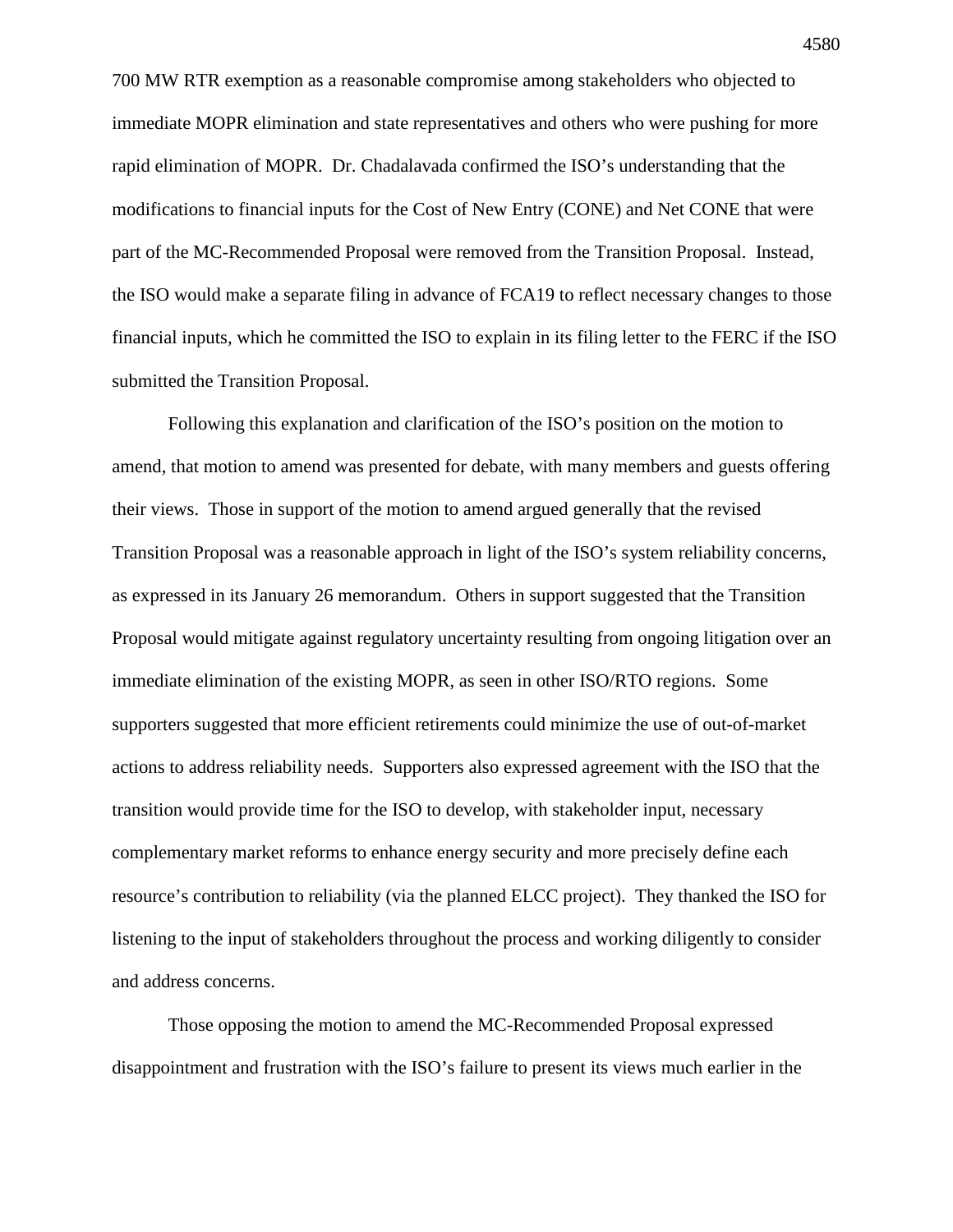stakeholder process. In those discussions, numerous opponents referenced with support the positions of UCS/RENEW, as summarized in its memorandum that was circulated and posted with the materials for the meeting. Reflecting their frustrations with how this matter had unfolded since the MC meeting, some opponents disagreed with the ISO's characterization of the positions of the States and the ISO's explanation for the evolution of its position on the matter. Some argued that the developments since the MC's consideration and vote compromised their confidence in the independence and transparency of the ISO, undermined the stakeholder process, and could undercut public confidence in the ISO.

Other members argued that any delay in the elimination of the current MOPR extended a market construct that they viewed as an unjust and unreasonable barrier to entry for new renewable resources. They expressed the view that certain FERC Commissioners had made very clear the need for prompt elimination of the MOPR and they cited recent statements by two of those Commissioners concerning the same. Citing those Commissioners, certain opponents of the transition argued that there was a substantial risk that a transition proposal would likely be rejected by the FERC and would inject considerably more uncertainty in future auctions. Some argued that the Transition Proposal with continuation of the Competitive Auctions with Sponsored Policy Resources for two more years continued to provide discriminatory treatment for renewable resources that are subject to payments to existing resources for the opportunity to earn capacity revenues in FCM.

Some opponents argued that the ISO's reliability concerns were opinions and conjecture that were lacking quantitative analysis in support. Those who shared to some extent the ISO's reliability concerns but opposed a transition to eliminate the current MOPR explained their position that a transition would not reduce risks to reliability. One member argued on that point that reliability might even be harmed by transition. Referencing the UCS/RENEW concern that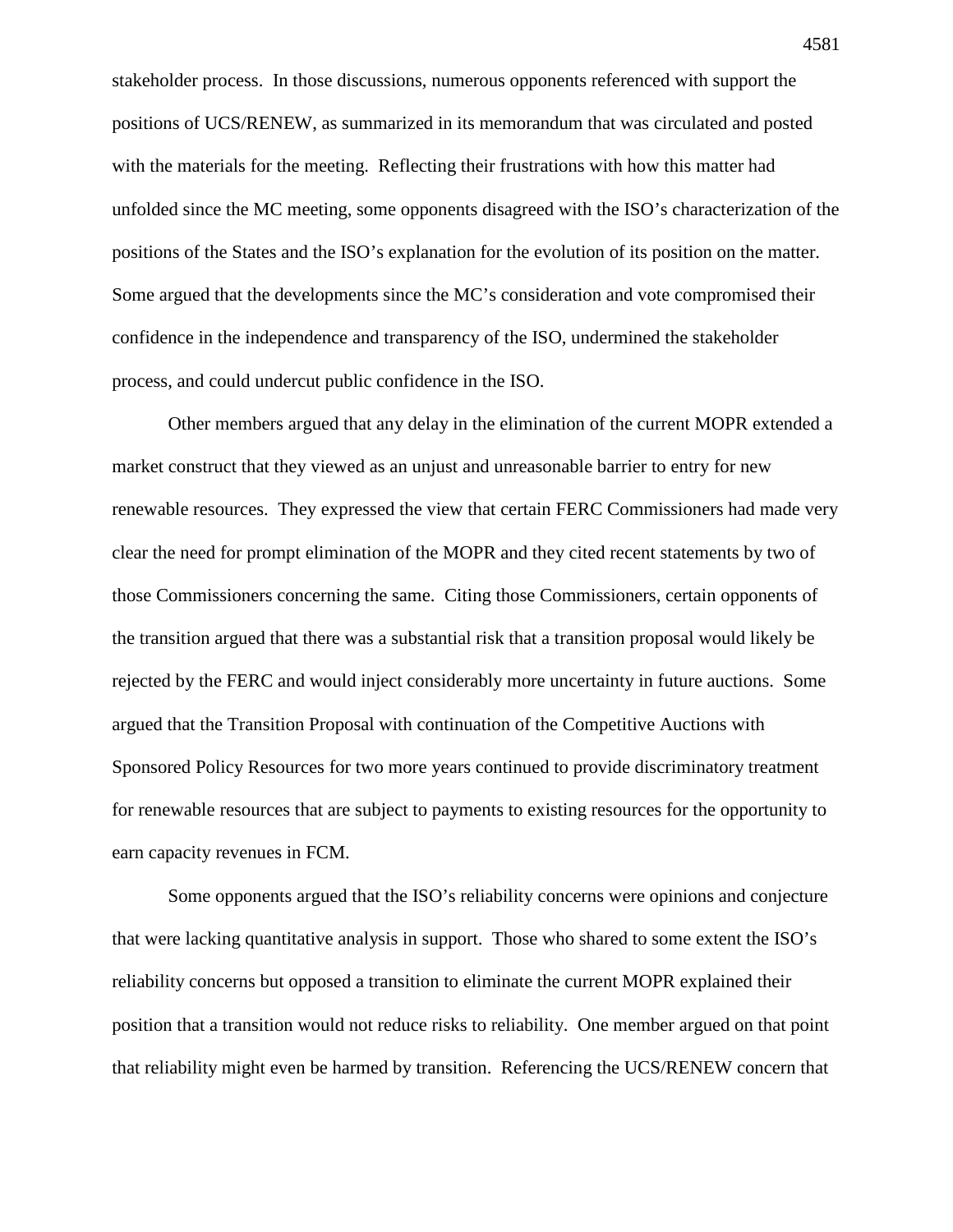the elimination of the MOPR might be extended to and beyond FCA19, Dr. Chadalavada confirmed that the ISO was fully committed to elimination of the MOPR for FCA19 and would not support further delay of its elimination for FCA19 or beyond.

A NESCOE representative noted that NESCOE would not oppose the Transition Proposal. He explained that one of the six New England states, New Hampshire, opposed any elimination of MOPR, but the remaining States all supported elimination of the current MOPR, which would occur both with the MC-Recommended Proposal and the revised Transition Proposal. While noting that NESCOE members did not oppose the transition approach reflected in the motion to amend, if FERC were to approve the revised Transition Proposal with the elimination of the current MOPR for FCA19, the States would vehemently oppose any request to extend the current MOPR to FCA19 or beyond. The NESCOE representative also noted that NESCOE would expect the ISO to do the same.

Dr. Chadalavada responded to comments from stakeholders on the process, expressing the ISO's view that the stakeholder process worked as intended. He referenced the ISO's May 2021 memorandum, when the ISO announced its intention to work to eliminate the MOPR in advance of FCA17, in which the ISO had flagged various concerns with that elimination that needed to be considered, including the potential of inefficient retirements from existing resources. He referred to the ISO's early enlistment of the External Market Monitor (EMM) to help address those concerns. Throughout the process, Dr. Chadalavada said, the ISO carefully listened to stakeholder feedback and modified its proposal based on that feedback. It also fully considered the EMM's recommendations. He reminded members that, at no point, had the ISO ever expressed any opposition to the Transition Proposal. Instead, the ISO kept an open mind and continued to listen to and fully and carefully consider stakeholder feedback through the entire process, while further considering the expected impact from the EMM's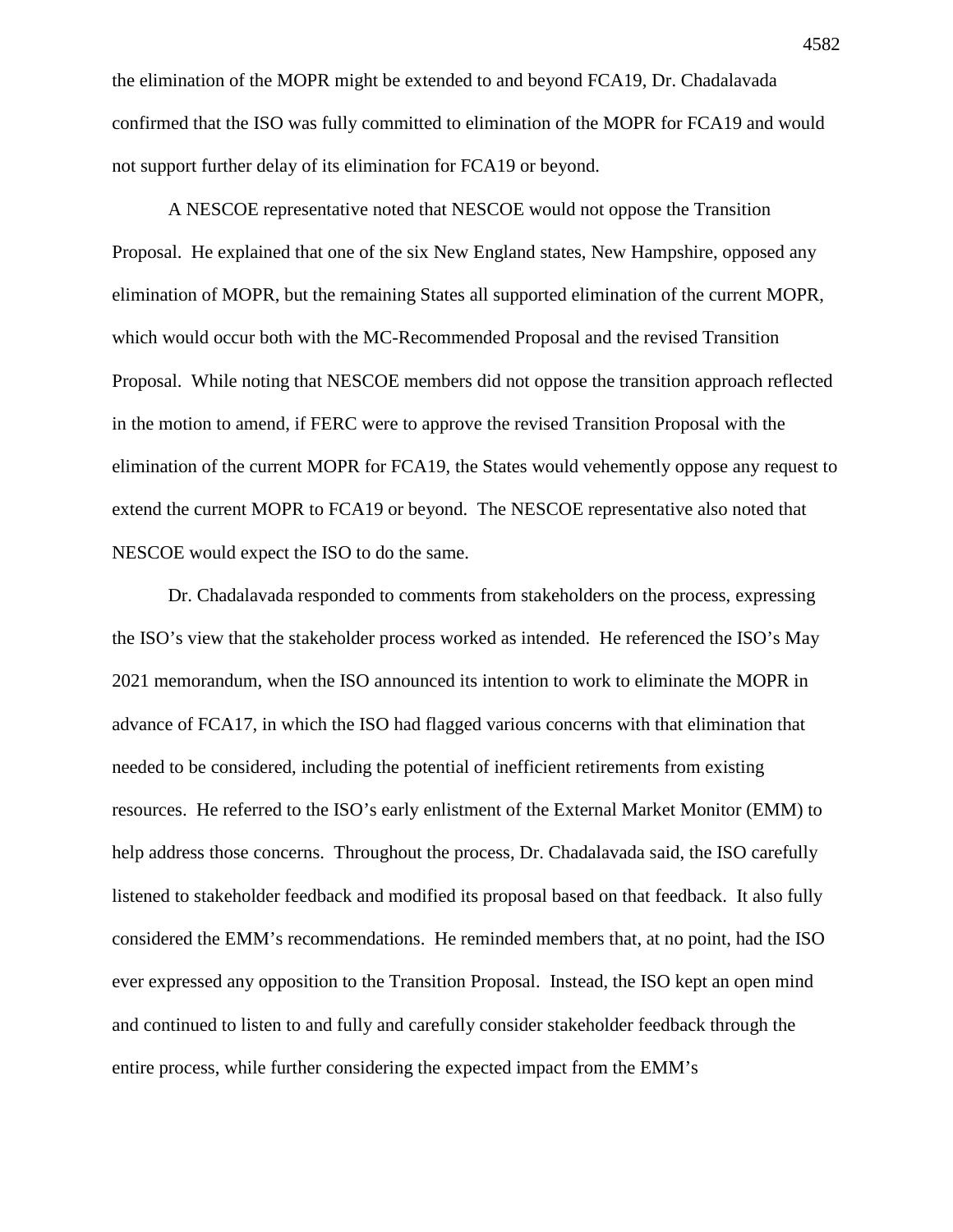recommendations, which the ISO supported. With all of that information, the ISO concluded, in its independent judgment, that the Transition Proposal was preferable to an immediate elimination of the current MOPR, for all of the reasons noted in the January 26 memorandum. Dr. Chadalavada acknowledged that it may have helped if the ISO had reached this definitive conclusion earlier, but the speed with which the process to develop the MOPR elimination proposal proceeded limited that possibility. He disagreed with the suggestion that the stakeholder process failed or that it lacked transparency, arguing instead that the outcome should more properly be viewed as a success of the process.

Before voting the amendment, the Transition Proposal proponents argued that the amendment reflected a compromise approach borne out of collaboration, that they viewed the litigation risk differently than those opposing the Transition Proposal, and that the Transition Proposal would mitigate the need for out-of-market actions because it was a measured approach to decarbonizing the region.

Following that discussion, the motion to amend was then voted and passed with a 61.49% Vote in favor (Generation Sector – 8.32 %; Transmission Sector – 16.64%; Supplier Sector – 14.72%; AR Sector – 5.33%; POE Sector – 8.85%; End User Sector – 7.63%; and Provisional Members – 0%). (*See* Vote 1 on Attachment 2).

With the once-amended main motion then before the Committee, a motion was duly made and seconded to further amend the MOPR reform proposal to modify the Interconnection Procedures in Schedules 22 and 23 of the Open Access Transmission Tariff. Specifically, the amendment, which was proposed by RENEW (and sponsored by UCS) and circulated and posted in advance of the meeting, would permit any resource that cleared only a portion of its capacity because it was prorated due to the RTR exemption cap from having the portion of its capacity that did not clear from losing its queue position prior to FCA19. The proponent of this change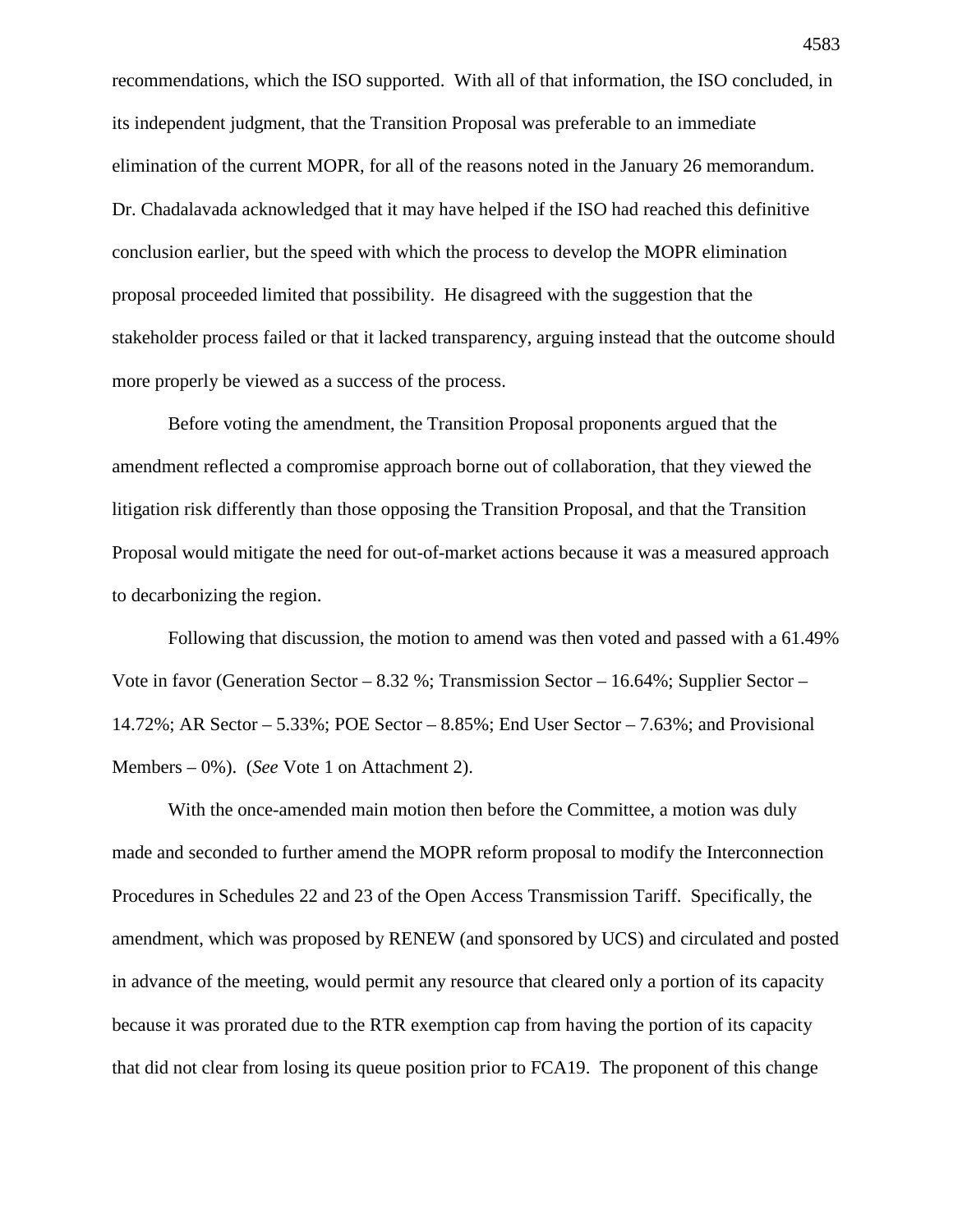explained her view that the existing time-out provisions in Schedule 22 and 23 could produce an unfair result if not modified. In response to clarifying questions, the proponent confirmed that the second motion to amend was not seeking changes to Schedule 25 because that schedule was not implicated in what the amendment was trying to address. She also explained that the proposed amendment would help to mitigate elevated risks placed on renewable resources by not eliminating the current MOPR for FCAs 17 and 18.

Members then offered comments on the motion to amend. Members who supported that motion expressed appreciation to UCS/RENEW for bringing the amendment forward because it addressed a long-standing issue in which resources pay all network upgrade costs to support capacity delivery but get timed out of the queue merely because the resource does not clear all of its capacity within the time-out period due to application of the MOPR. Members who spoke against the motion to amend expressed support for what the amendment was seeking to address but argued that the proposed change raised broader and more complex issues that needed to be explored more fully rather than being addressed narrowly, as proposed. The ISO advised the Committee that it did not support the motion to amend because, in its view, the proposed change was not related to MOPR reform. The proponents expressed their disagreement with the ISO's position.

A suggestion was made to consider deferring the vote on this topic until the Transmission Committee had a chance to consider the proposal more fully. That suggestion was not supported, and the vote on the motion to amend was called. By a show of hands in the room, it was determined that the motion to amend would not pass. No roll-call vote was requested.

The Committee then voted the once-amended main motion (i.e., the Transition Proposal). That motion passed with a 69.56% Vote in favor (Generation Sector – 10.19%; Transmission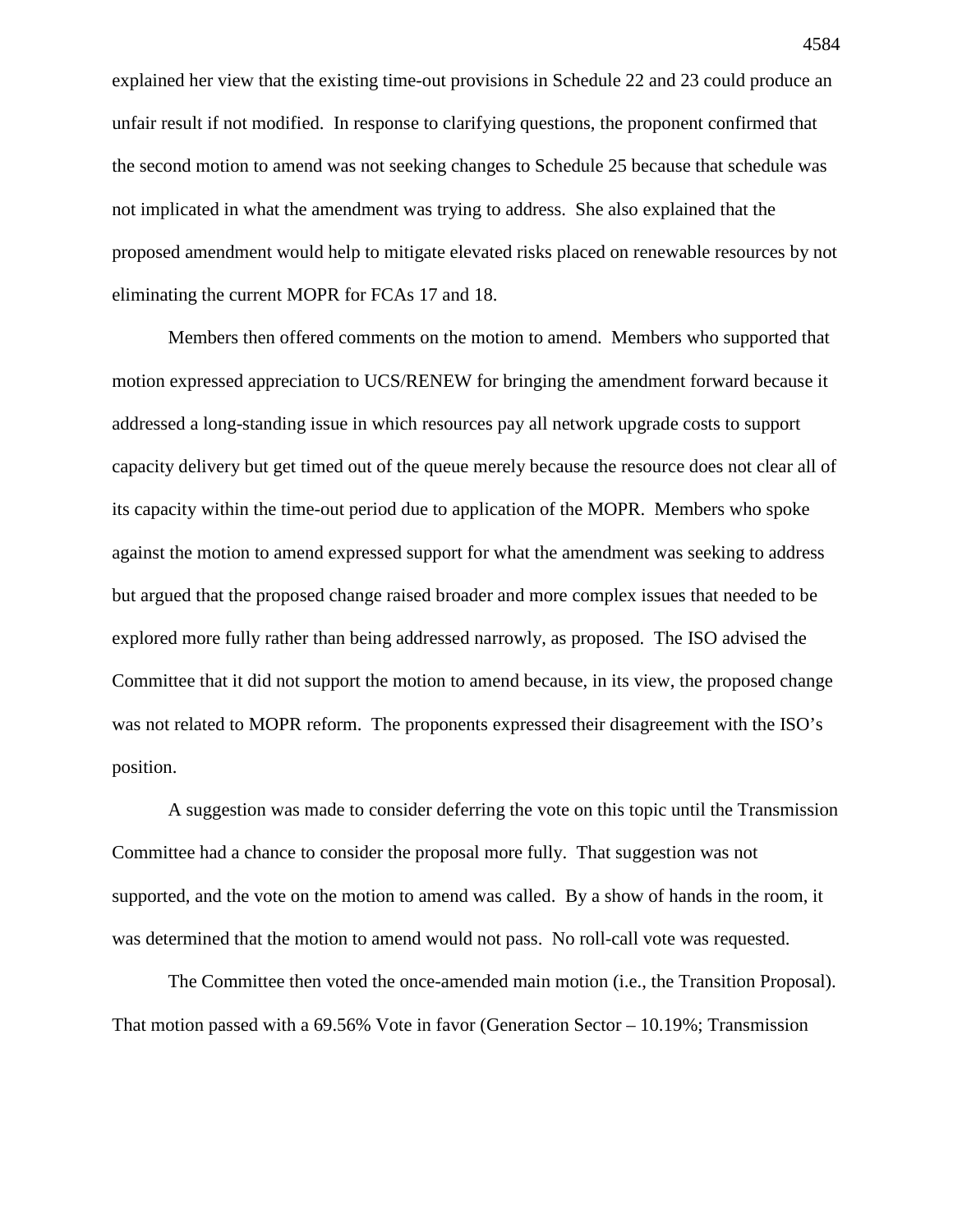Sector – 16.67%; Supplier Sector – 16%; AR Sector – 8.11%; POE Sector – 8.87%; End User Sector – 9.72%; and Provisional Members – 0%). (*See* Vote 2 on Attachment 2).

# **LITIGATION REPORT**

Mr. Patrick Gerity referred the Committee to the February 1 Litigation Report that had been circulated and posted the day before the meeting. He highlighted the following:

(i) The February 2 submission of the region's Order 2222 compliance filing, which was filed after completion of the February 1 Report;

(ii) The FERC's Jan 21 order accepting the FCA16 qualification information filing;

(iii) The status at that time of the quickly evolving litigation over the ISO's

termination of the Capacity Supply Obligation of Killingly Energy Center, which included a pending request before the Circuit Court of Appeals for the D.C. Circuit (DC Circuit) for a stay of FERC's approval of that termination;

(iv) The request to FERC by ConnectGen South Wrentham for a waiver of Schedule 22, § 4.4 (Queue Position Modifications) to allow it to qualify for and bid into FCA17 with its existing queue position;

(v) The DC Circuit's decision denying the appeal by Cogentrix and Vistra of the FERC's order regarding treatment of expenditures to comply with CIP-IROL requirements; and

(vi) Activity in the FERC proceeding investigating Schedule 25 and Section I.3.10 of the ISO's Tariff.

# **COMMITTEE REPORTS**

*Markets Committee*. Mr. William Fowler, the MC Vice-Chair, reported that the MC would hold a one-day meeting virtually on February 8.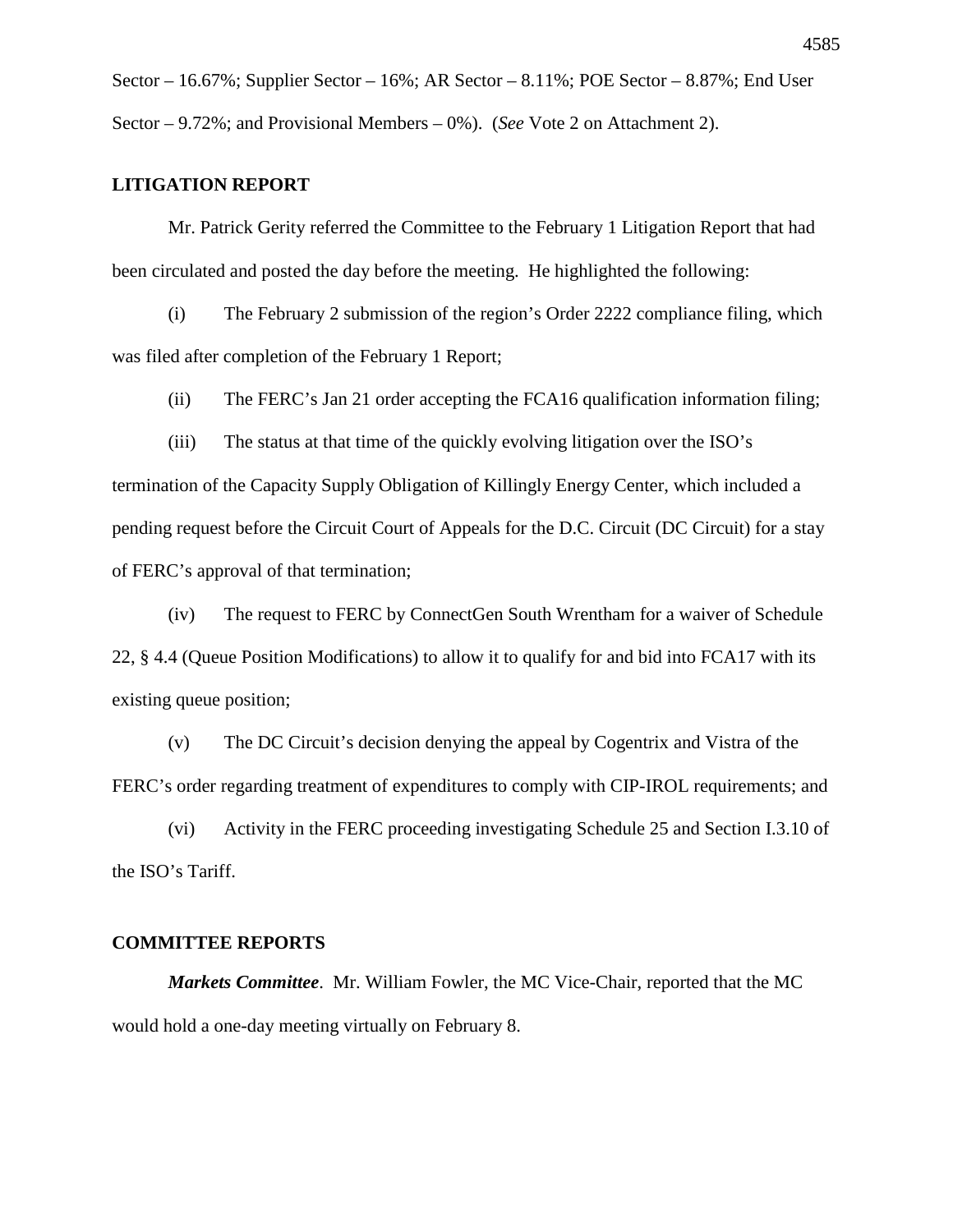*Transmission Committee (TC)*. Mr. José Rotger, the TC Vice-Chair, reported that the next TC meeting was scheduled virtually for February 17 and would include a review of FERC Order 881 (Managing Transmission Line Ratings).

*Reliability Committee*. Mr. Robert Stein, the RC Vice-Chair, reported that the next regularly-scheduled RC meeting was scheduled for February 15, with the venue (in-person or virtual) still under evaluation. The meeting's agenda would include a presentation by the ISO on an operational study being jointly conducted by the ISO and the Electric Power Research Institute (EPRI) on the impacts of extreme weather using New England as a model.

*Budget & Finance (B&F) Subcommittee.* Mr. Cavanaugh reported that the next B&F Subcommittee meeting was scheduled for February 10.

*Membership Subcommittee*. Ms. Sarah Bresolin, Subcommittee Chair, noted that the next virtual meeting was scheduled, by Zoom, for February 14 at 1:00 p.m.

*Joint Nominating Committee (JNC)*. Mr. Cavanaugh reported that the JNC had met on January 7. He reminded the Committee that two members, Mr. Barney Rush and Ms. Vickie VanZandt, would conclude their service at the end of the 2022 Board year, with one of those vacancies requiring a candidate to be identified (the other already filled in the last JNC process). He added that Board Chairman, Ms. Cheryl LaFleur, was concluding her first term and eligible for re-election. He noted that, toward the end of February, JNC members would provide feedback on proposed specifications for a new candidate to be placed on a recommended slate and the JNC would begin its process for reviewing resumes. Updates on JNC activities would continue to be provided at future NPC meetings.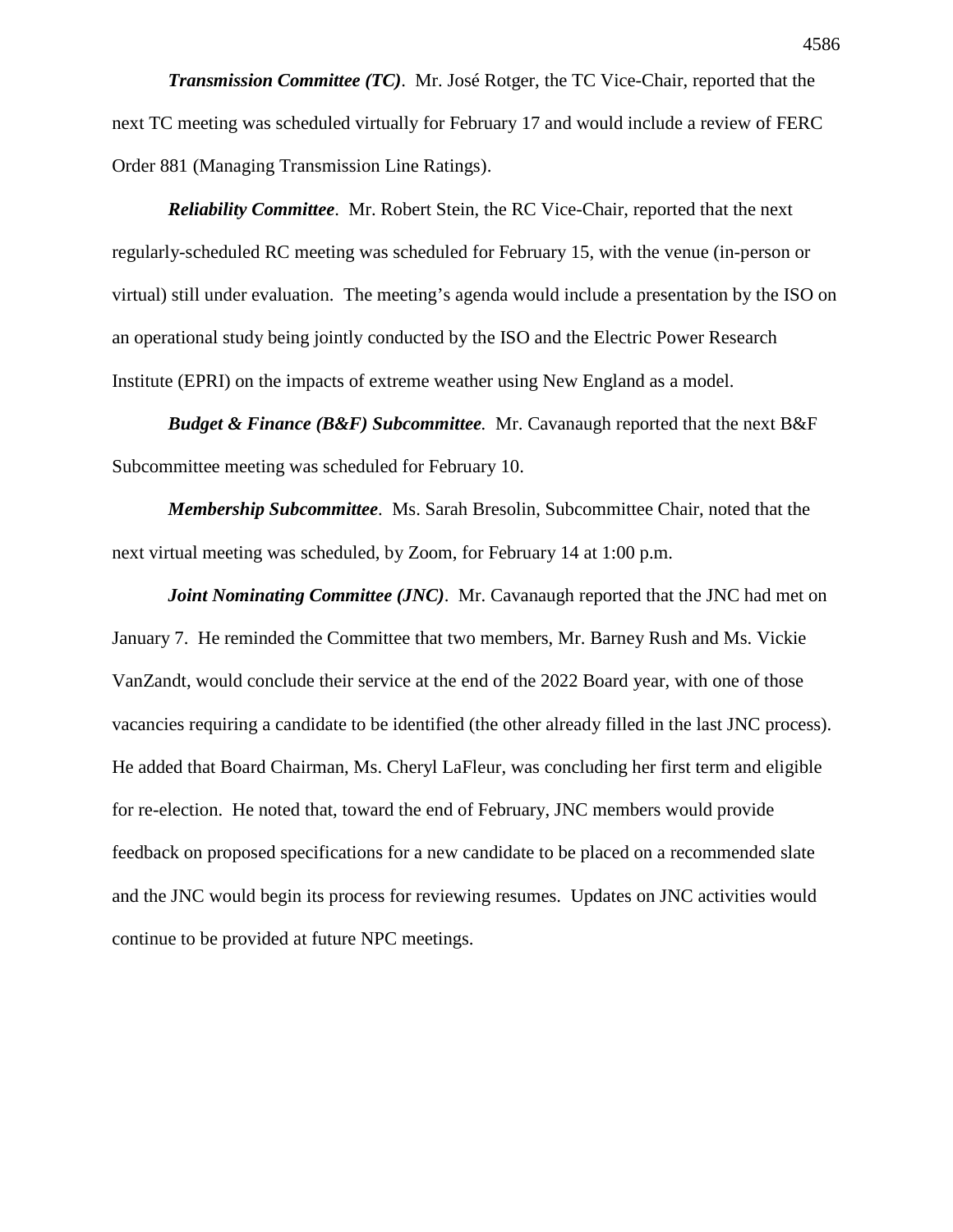# **ADMINISTRATIVE MATTERS**

Mr. Doot reported that the next Participants Committee Meeting was scheduled to take place on March 3 at the Seaport Hotel, although a decision may be made to hold the meeting virtually if warranted by the amount of business to discuss. Mr. Cavanaugh reminded stakeholders of the Future Grid Pathways meeting on March 1 to review a draft Pathways Study Report.

There being no other business, the meeting adjourned at 3:36 p.m.

Respectfully submitted,

David Doot, Secretary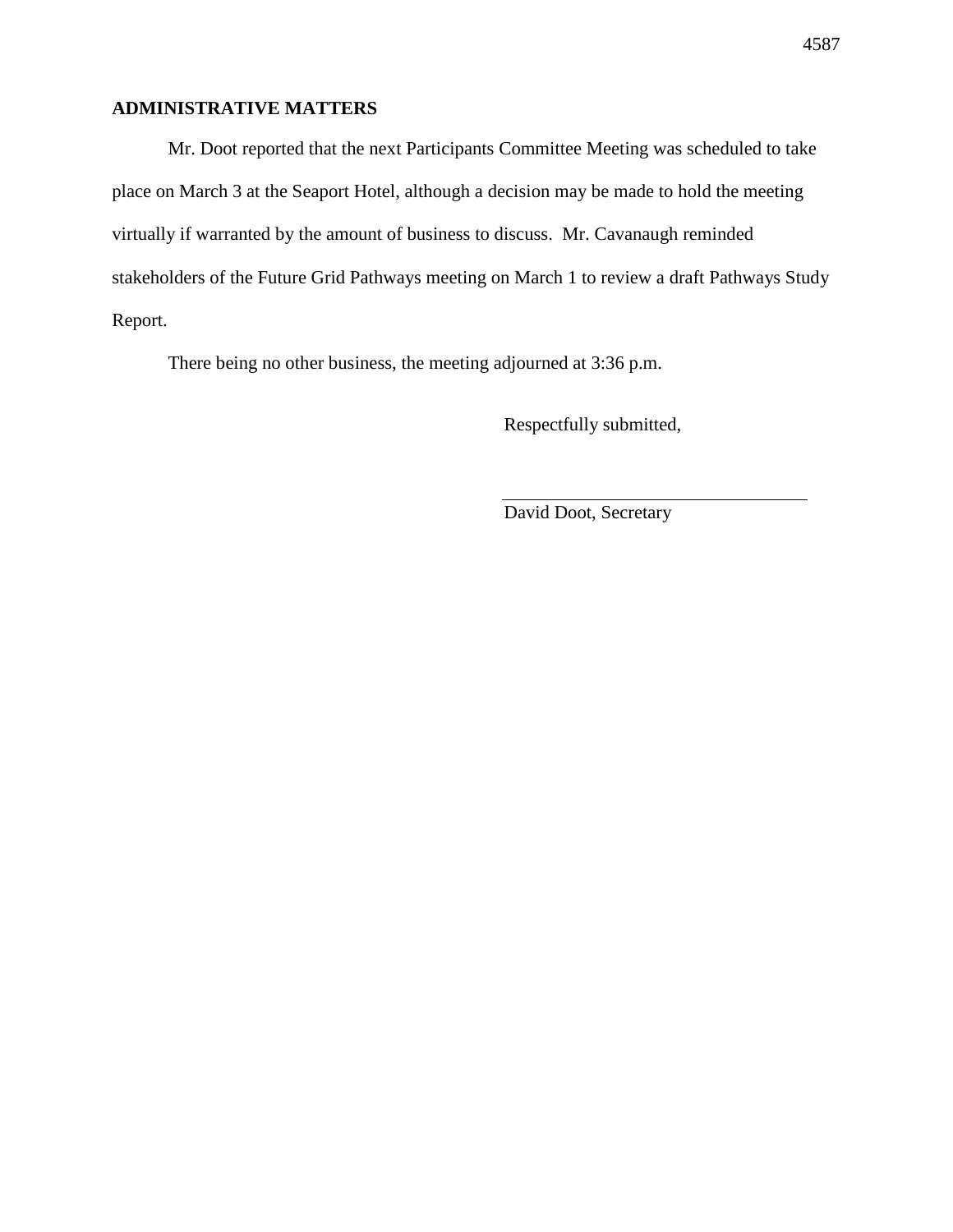| <b>PARTICIPANT NAME</b>                        | <b>SECTOR</b> /<br><b>GROUP</b> | <b>MEMBER NAME</b>     | <b>ALTERNATE NAME</b>    | <b>PROXY</b>                           |
|------------------------------------------------|---------------------------------|------------------------|--------------------------|----------------------------------------|
| Able Grid Infrastructure Holdings, LLC         | Generation                      |                        | Sam Lines (tel)          | Abby Krich (tel)                       |
| Acadia Center                                  | End User                        | Melissa Birchard (tel) |                          |                                        |
| Advanced Energy Economy (AEE)                  | <b>Associate Non-Voting</b>     | Caitlin Marquis (tel)  | Jeff Dennis (tel)        |                                        |
| <b>Agilitas Companies</b>                      | AR-DG                           |                        |                          | Sarah Bresolin (tel)                   |
| American PowerNet Management                   | Supplier                        |                        |                          | <b>Jason Frost</b>                     |
| <b>Ampersand Energy Partners</b>               | Supplier                        |                        |                          | Julia Frayer                           |
| Anbaric Development Partners LLC               | Provisional Member              |                        | Theodore Paradise (tel)  |                                        |
| Appian Way Energy Partners                     | Supplier                        |                        |                          | Andy Weinstein                         |
| AR Large Renewable Gen. (RG) Group Member      | AR-RG                           | Alex Worsley (tel)     |                          |                                        |
| AR Small Distrib. Generation (DG) Group Member | AR-DG                           |                        |                          | Michael Macrae                         |
| AR Small Load Response (LR) Group Member       | AR-LR                           | Brad Swalwell (tel)    | Kathy Abernathy (tel)    |                                        |
| AR Small Renew. Generation (RG) Group Member   | AR-RG                           | Erik Abend (tel)       |                          |                                        |
| Ashburnham Municipal Light Plant               | Publicly Owned Entity           |                        | <b>Brian Thomson</b>     |                                        |
| Associated Industries of Massachusetts (AIM)   | End User                        |                        |                          | Mary Smith (tel)                       |
| AVANGRID: CMP/UI                               | Transmission                    | Alan Trotta (tel)      | Jason Rauch (tel)        |                                        |
| <b>Bath Iron Works Corporation</b>             | End User                        |                        |                          | Bill Short (tel)                       |
| <b>Belmont Municipal Light Department</b>      | <b>Publicly Owned Entity</b>    |                        | Dave Cavanaugh           |                                        |
| <b>Block Island Utility District</b>           | <b>Publicly Owned Entity</b>    | Dave Cavanaugh         |                          |                                        |
| Borrego Solar Systems Inc.                     | AR-DG                           | Liz Delaney (tel)      |                          |                                        |
| <b>Boylston Municipal Light Department</b>     | Publicly Owned Entity           |                        | <b>Brian Thomson</b>     |                                        |
| <b>BP</b> Energy Company                       | Supplier                        |                        |                          | José Rotger                            |
| <b>Braintree Electric Light Department</b>     | <b>Publicly Owned Entity</b>    |                        | Dave Cavanaugh           |                                        |
| Brookfield Renewable Trading and Marketing     | Supplier                        | Aleks Mitreski         |                          |                                        |
| C.N. Brown Electricity, LLC                    | Supplier                        |                        |                          | Bill Short (tel)                       |
| Calpine Energy Services, LP                    | Supplier                        | Brett Kruse            |                          | <b>Bill Fowler:</b><br>John Flumerfelt |
| <b>Castleton Commodities Merchant Trading</b>  | Supplier                        |                        |                          | Bob Stein (tel)                        |
| <b>Central Rivers Power</b>                    | AR-RG                           |                        |                          | <b>Bill Fowler</b>                     |
| Centrica Business Solutions Optimize, LLC      | AR-LR                           |                        | Aaron Breidenbaugh (tel) | Nancy Chafetz (tel)                    |
| <b>Chester Municipal Light Department</b>      | <b>Publicly Owned Entity</b>    |                        | Dave Cavanaugh           |                                        |
| Chicopee Municipal Lighting Plant              | <b>Publicly Owned Entity</b>    |                        | <b>Brian Thomson</b>     |                                        |
| CleaResult Consulting, Inc.                    | AR-DG                           | Tamera Oldfield (tel)  |                          |                                        |
| Clearway Power Marketing LLC                   | Supplier                        |                        |                          | Pete Fuller (tel)                      |
| Competitive Energy Services, LLC               | Supplier                        |                        | Eben Perkins (tel)       |                                        |
| Concord Municipal Light Plant                  | <b>Publicly Owned Entity</b>    |                        | Dave Cavanaugh           |                                        |
| Connecticut Municipal Electric Energy Coop.    | <b>Publicly Owned Entity</b>    | Brian Forshaw (tel)    |                          |                                        |
| <b>Connecticut Office of Consumer Counsel</b>  | End User                        |                        | Dave Thompson (tel)      |                                        |
| Conservation Law Foundation (CLF)              | End User                        | Phelps Turner (tel)    |                          |                                        |
| Consolidated Edison Energy, Inc.               | Supplier                        | Grant Flagler (tel)    |                          |                                        |
| <b>Constellation Energy Generation</b>         | Supplier                        | <b>Steve Kirk</b>      | <b>Bill Fowler</b>       |                                        |
| Covanta Energy Marketing, LLC                  | AR-RG                           |                        |                          | <b>Bill Fowler</b>                     |
| CPV Towantic, LLC                              | Generation                      | Joel Gordon            |                          |                                        |
| Cross-Sound Cable Company (CSC)                | Supplier                        |                        | José Rotger              |                                        |
| Danvers Electric Division                      | Publicly Owned Entity           |                        | Dave Cavanaugh           |                                        |
| DC Energy, LLC                                 | Supplier                        |                        |                          | <b>Brett Kruse</b>                     |
| Deepwater Wind Block Island, LLC               | Generation                      | Eric Wilkerson         |                          |                                        |
| <b>Dominion Energy Generation Marketing</b>    | Generation                      |                        | Weezie Nuara             |                                        |
| DTE Energy Trading, Inc.                       | Supplier                        |                        |                          | José Rotger                            |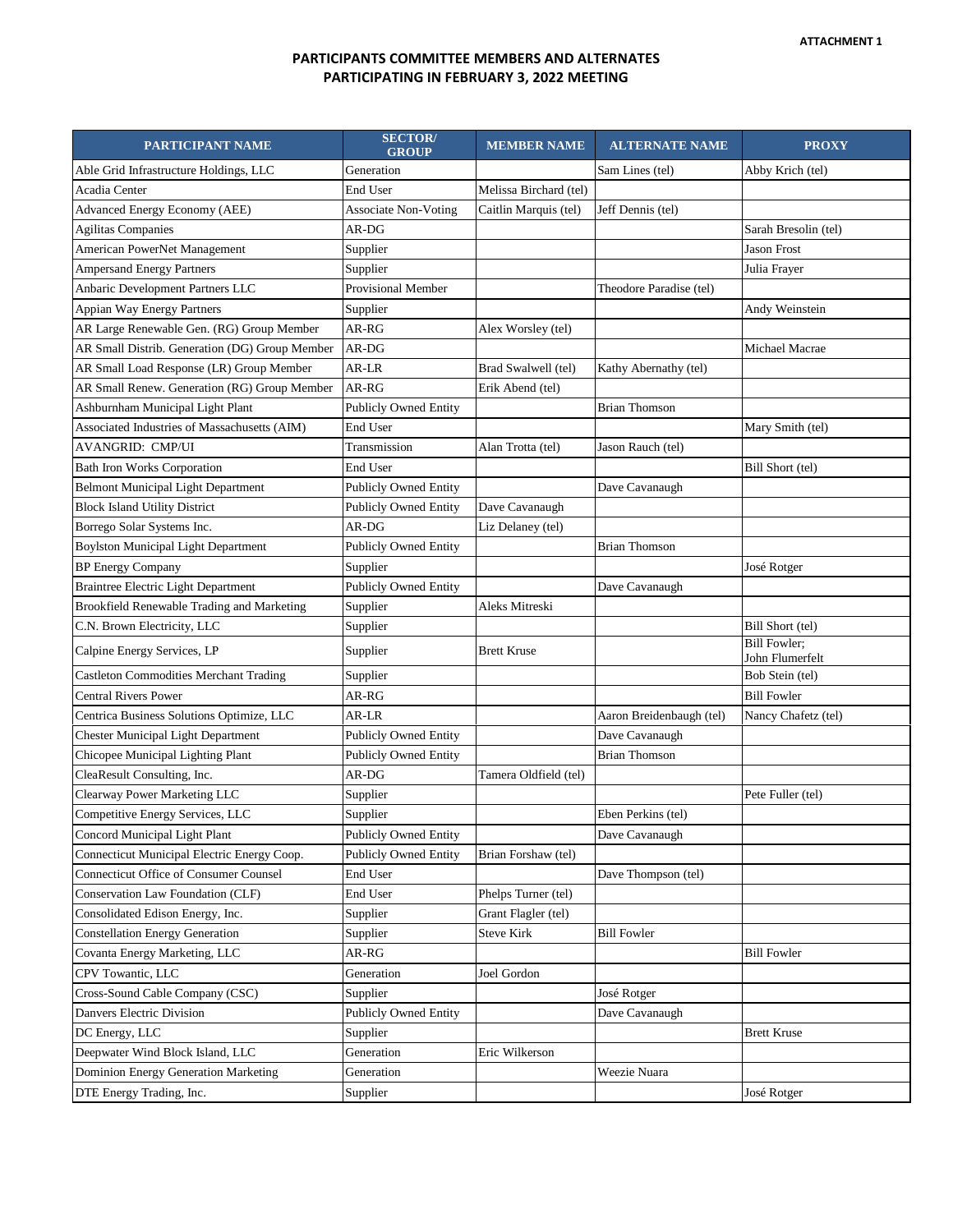| PARTICIPANT NAME                                                         | <b>SECTOR/</b><br><b>GROUP</b> | <b>MEMBER NAME</b>      | <b>ALTERNATE NAME</b>      | <b>PROXY</b>       |
|--------------------------------------------------------------------------|--------------------------------|-------------------------|----------------------------|--------------------|
| Durgin and Crowell Lumber Co., Inc.                                      | End User                       |                         |                            | Bill Short (tel)   |
| Dynegy Marketing and Trade, LLC                                          | Supplier                       | Andy Weinstein          |                            | <b>Bill Fowler</b> |
| EDF Trading North America, LLC                                           | Supplier                       |                         |                            | <b>Brett Kruse</b> |
| Elektrisola, Inc.                                                        | End User                       |                         |                            | Bill Short (tel)   |
| <b>Emera Energy Services</b>                                             | Supplier                       |                         |                            | <b>Bill Fowler</b> |
| Enel X North America, Inc.                                               | AR-LR                          | Michael Macrae (tel)    |                            |                    |
| ENGIE Energy Marketing NA, Inc.                                          | AR-RG                          | Sarah Bresolin (tel)    |                            |                    |
| Environmental Defense Fund (EDF)                                         | End User                       | Jolette Westbrook (tel) |                            |                    |
| <b>Eversource Energy</b>                                                 | Transmission                   | James Daly (tel)        | Dave Burnham               |                    |
| <b>Excelerate Energy LP</b>                                              | <b>Associate Non-Voting</b>    | Gary Ritter             |                            |                    |
| FirstLight Power Management, LLC                                         | Generation                     | <b>Tom Kaslow</b>       |                            |                    |
| Galt Power, Inc.                                                         | Supplier                       | José Rotger             | Jeff Iafrati (tel)         |                    |
| <b>Garland Manufacturing Company</b>                                     | End User                       |                         |                            | Bill Short (tel)   |
| Generation Group Member                                                  | Generation                     | Dennis Duffy (tel)      | Abby Krich (tel)           |                    |
| Georgetown Municipal Light Department                                    | <b>Publicly Owned Entity</b>   |                         | Dave Cavanaugh             |                    |
| <b>Granite Shore Power Companies</b>                                     | Generation                     |                         |                            | Bob Stein (tel)    |
| Great River Hydro                                                        | AR-RG                          |                         |                            | <b>Bill Fowler</b> |
| Groton Electric Light Department                                         | <b>Publicly Owned Entity</b>   |                         | <b>Brian Thomson</b>       |                    |
| Groveland Electric Light Department                                      | <b>Publicly Owned Entity</b>   |                         | Dave Cavanaugh             |                    |
| H.Q. Energy Services (U.S.) Inc. (HQUS)                                  | Supplier                       | Louis Guilbault (tel)   | Bob Stein (tel)            |                    |
| Hammond Lumber Company                                                   | End User                       |                         |                            | Bill Short (tel)   |
| Harvard Dedicated Energy Limited                                         | End User                       |                         |                            | Jason Frost        |
| High Liner Foods (USA) Incorporated                                      | End User                       |                         | William P. Short III (tel) |                    |
| Hingham Municipal Lighting Plant                                         | <b>Publicly Owned Entity</b>   |                         | Dave Cavanaugh             |                    |
| Holden Municipal Light Department                                        | <b>Publicly Owned Entity</b>   |                         | <b>Brian Thomson</b>       |                    |
| Holyoke Gas & Electric Department                                        | <b>Publicly Owned Entity</b>   |                         | <b>Brian Thomson</b>       |                    |
| Hull Municipal Lighting Plant                                            | <b>Publicly Owned Entity</b>   |                         | Brian Thomson              |                    |
| <b>Industrial Energy Consumer Group</b>                                  | End User                       | Hannah Oakes (tel)      | Todd Griset (tel)          |                    |
| <b>Interconnect Storage LLC</b>                                          |                                | Colleen Nash (tel)      |                            |                    |
| Ipswich Municipal Light Department                                       | <b>Publicly Owned Entity</b>   |                         | <b>Brian Thomson</b>       |                    |
| Jericho Power LLC (Jericho)                                              | AR-RG                          | Ben Griffiths           | Nancy Chafetz (tel)        |                    |
| Jupiter Power                                                            | Provisional Member             |                         |                            | Ron Carrier (tel)  |
| KCE CT 1, LLC                                                            | Provisional Member             |                         |                            | Abby Krich (tel)   |
| Littleton (MA) Electric Light and Water Department Publicly Owned Entity |                                |                         | Dave Cavanaugh             |                    |
| Littleton (NH) Water & Light Department                                  | <b>Publicly Owned Entity</b>   |                         | Craig Kieny (tel)          |                    |
| Long Island Power Authority (LIPA)                                       | Supplier                       | Bill Kilgoar (tel)      |                            |                    |
| Maine Power LLC                                                          | Supplier                       | Jeff Jones (tel)        |                            |                    |
| Maine Public Advocate's Office                                           | End User                       |                         |                            | Jason Frost        |
| Maine Skiing, Inc.                                                       | End User                       | Hannah Oakes (tel)      | Todd Griset (tel)          |                    |
| Mansfield Municipal Electric Department                                  | <b>Publicly Owned Entity</b>   |                         | <b>Brian Thomson</b>       |                    |
| Maple Energy LLC                                                         | AR-LR                          |                         |                            | Doug Hurley (tel)  |
| Marble River, LLC                                                        | Supplier                       | Seth Kaplan             |                            | Abby Krich (tel)   |
| Marblehead Municipal Light Department                                    | <b>Publicly Owned Entity</b>   |                         | Brian Thomson              |                    |
| Marco DM Holdings                                                        | Generation                     |                         |                            | Andy Weinstein     |
| Mass. Attorney General's Office (MA AG)                                  | End User                       | Tina Belew (tel)        |                            |                    |
| Mass. Bay Transportation Authority                                       | <b>Publicly Owned Entity</b>   |                         | Dave Cavanaugh             |                    |
| Mass. Municipal Wholesale Electric Company                               | <b>Publicly Owned Entity</b>   | Brian Thomson           |                            |                    |
| Mercuria Energy America, LLC                                             | Supplier                       |                         |                            | José Rotger        |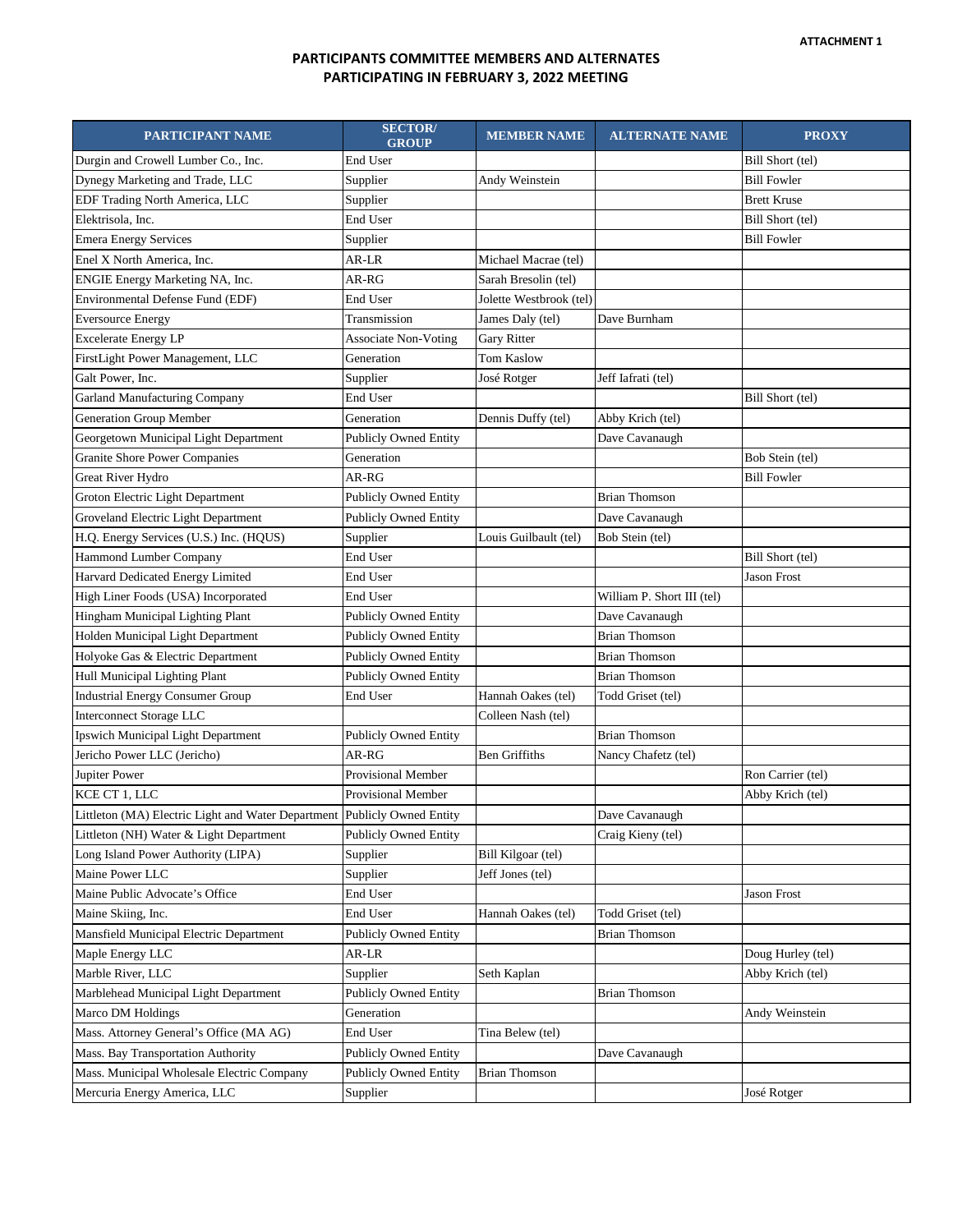| PARTICIPANT NAME                              | <b>SECTOR/</b><br><b>GROUP</b> | <b>MEMBER NAME</b>     | <b>ALTERNATE NAME</b> | <b>PROXY</b>                                          |
|-----------------------------------------------|--------------------------------|------------------------|-----------------------|-------------------------------------------------------|
| Merrimac Municipal Light Department           | <b>Publicly Owned Entity</b>   |                        | Dave Cavanaugh        |                                                       |
| Middleborough Gas & Electric Department       | <b>Publicly Owned Entity</b>   |                        | Dave Cavanaugh        |                                                       |
| Middleton Municipal Electric Department       | <b>Publicly Owned Entity</b>   |                        | Dave Cavanaugh        |                                                       |
| Mintz, Samuel                                 | End User                       | Sam Mintz              |                       |                                                       |
| Moore Company                                 | End User                       |                        |                       | Bill Short (tel)                                      |
| National Grid                                 | Transmission                   | Tim Brennan (tel)      | Tim Martin            |                                                       |
| Natural Resources Defense Council (NRDC)      | End User                       | Bruce Ho (tel)         |                       |                                                       |
| Nautilus Power, LLC                           | Generation                     | Dan Pierpont           | <b>Bill Fowler</b>    |                                                       |
| New Hampshire Electric Cooperative            | <b>Publicly Owned Entity</b>   | Steve Kaminski (tel)   |                       | Brian Forshaw (tel); Dave<br>Cavanaugh; Brian Thomson |
| New Hampshire Office of Consumer Advocate     | End User                       | Donald Kreis (tel)     |                       | Jason Frost                                           |
| New England Power Generators Assoc. (NEPGA)   | <b>Associate Non-Voting</b>    | <b>Bruce Anderson</b>  | Dan Dolan             |                                                       |
| NextEra Energy Resources, LLC                 | Generation                     | Michelle Gardner       |                       |                                                       |
| North Attleborough Electric Department        | <b>Publicly Owned Entity</b>   |                        | Dave Cavanaugh        |                                                       |
| Norwood Municipal Light Department            | <b>Publicly Owned Entity</b>   |                        | Dave Cavanaugh        |                                                       |
| Novatus Energy (Blue Sky West et. al)         | AR-RG                          |                        |                       | Aby Krich (tel                                        |
| NRG Power Marketing LLC                       | Supplier                       |                        | Pete Fuller (tel)     |                                                       |
| Nylon Corporation of America                  | End User                       |                        |                       | Bill Short (tel)                                      |
| Pascoag Utility District                      | <b>Publicly Owned Entity</b>   |                        | Dave Cavanaugh        |                                                       |
| Paxton Municipal Light Department             | <b>Publicly Owned Entity</b>   |                        | <b>Brian Thomson</b>  |                                                       |
| Peabody Municipal Light Department            | <b>Publicly Owned Entity</b>   |                        | <b>Brian Thomson</b>  |                                                       |
| PowerOptions, Inc.                            | End User                       | Heather Takle (tel)    |                       | Jason Frost (tel)                                     |
| Princeton Municipal Light Department          | Publicly Owned Entity          |                        | <b>Brian Thomson</b>  |                                                       |
| Reading Municipal Light Department            | Publicly Owned Entity          |                        | Dave Cavanaugh        |                                                       |
| Rowley Municipal Lighting Plant               | <b>Publicly Owned Entity</b>   |                        | Dave Cavanaugh        |                                                       |
| Russell Municipal Light Dept.                 | Publicly Owned Entity          |                        | <b>Brian Thomson</b>  |                                                       |
| <b>Saint Anselm</b>                           | End User                       |                        |                       | Bill Short (tel)                                      |
| Shell Energy North America (US), L.P.         | Supplier                       | Jeff Dannels           |                       |                                                       |
| Shrewsbury Electric & Cable Operations        | <b>Publicly Owned Entity</b>   |                        | <b>Brian Thomson</b>  |                                                       |
| South Hadley Electric Light Department        | <b>Publicly Owned Entity</b>   |                        | <b>Brian Thomson</b>  |                                                       |
| Sterling Municipal Electric Light Department  | <b>Publicly Owned Entity</b>   |                        | <b>Brian Thomson</b>  |                                                       |
| Stonepeak Kestrel Energy Marketing, LLC       | Supplier                       |                        |                       | Andy Weinstein                                        |
| <b>Stowe Electric Department</b>              | <b>Publicly Owned Entity</b>   |                        | Dave Cavanaugh        |                                                       |
| Sunrun Inc.                                   | AR-DG                          |                        |                       | Peter Fuller (tel)                                    |
| Talen Energy Marketing, LLC                   | Supplier                       |                        |                       | <b>Brett Kruse</b>                                    |
| Taunton Municipal Lighting Plant              | <b>Publicly Owned Entity</b>   | Devon Tremont          | Dave Cavanaugh        |                                                       |
| Templeton Municipal Lighting Plant            | <b>Publicly Owned Entity</b>   |                        | Brian Thomson         |                                                       |
| Tenaska Power Services Co.                    | Supplier                       |                        |                       | Andy Weinstein                                        |
| The Energy Consortium                         | End User                       | Bob Espindola (tel)    | Mary Smith (tel)      |                                                       |
| <b>Union of Concerned Scientists</b>          | End User                       |                        | Francis Pullaro (tel) |                                                       |
| Vermont Electric Cooperative                  | Publicly Owned Entity          | Craig Kieny (tel)      |                       |                                                       |
| Vermont Electric Power Company (VELCO)        | Transmission                   | Frank Ettori           | Karin Stamy (tel)     |                                                       |
| Vermont Energy Investment Corp (VEIC)         | AR-LR                          |                        | Doug Hurley (tel)     |                                                       |
| Vermont Public Power Supply Authority         | <b>Publicly Owned Entity</b>   |                        |                       | Brian Forshaw (tel)                                   |
| Versant Power                                 | Transmission                   |                        | Dave Norman (tel)     | Tim Martin                                            |
| Village of Hyde Park (VT) Electric Department | <b>Publicly Owned Entity</b>   |                        | Dave Cavanaugh        |                                                       |
| Vitol Inc.                                    | Supplier                       |                        |                       | <b>Brett Kruse</b>                                    |
| Voltus, Inc.                                  | AR-LR                          | Nicole Irwin-Vet (tel) |                       |                                                       |
| Wakefield Municipal Gas & Light Department    | <b>Publicly Owned Entity</b>   |                        | <b>Brian Thomson</b>  |                                                       |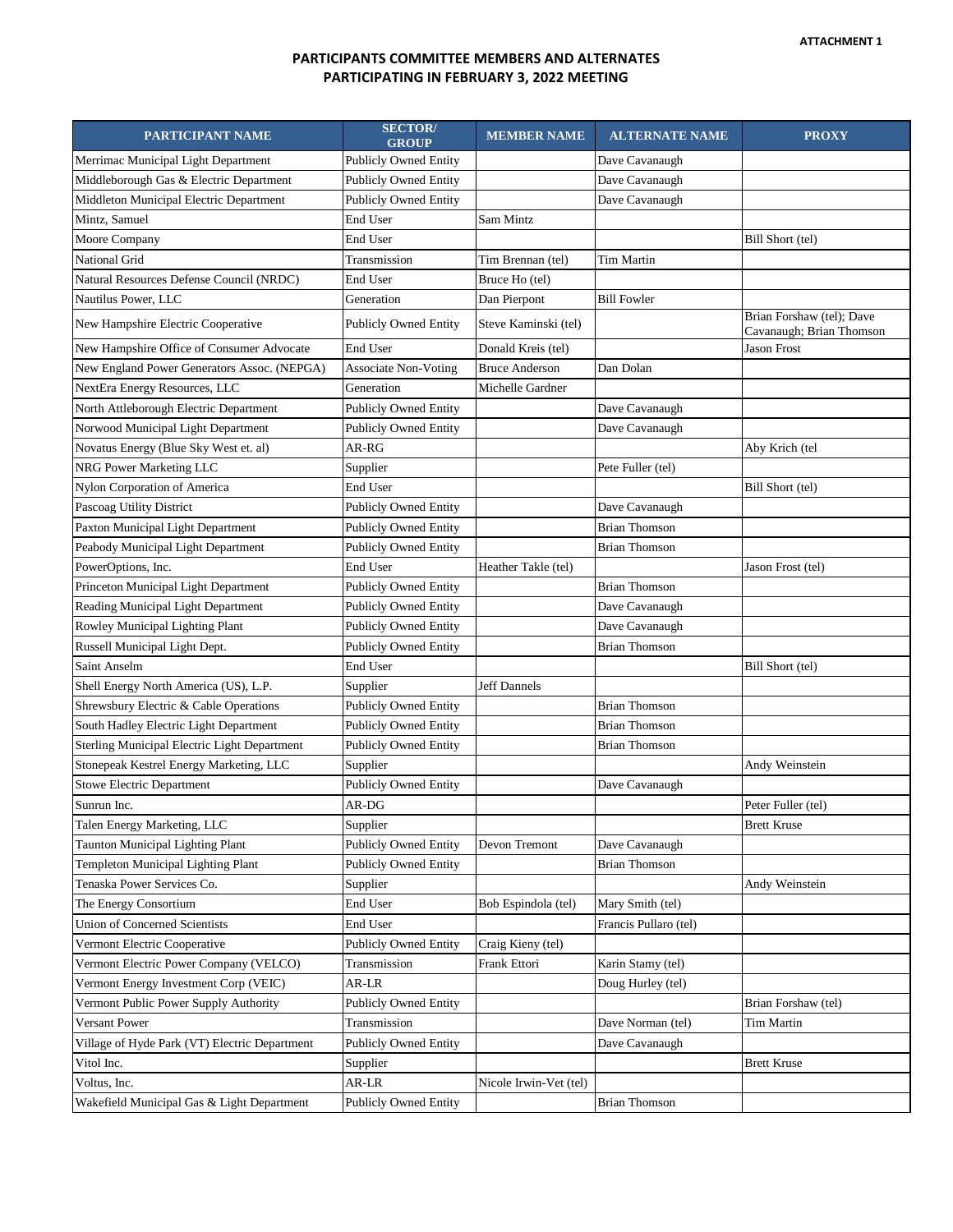| <b>PARTICIPANT NAME</b>                | <b>SECTOR</b> /<br><b>GROUP</b> | <b>MEMBER NAME</b> | <b>ALTERNATE NAME</b> | <b>PROXY</b>       |
|----------------------------------------|---------------------------------|--------------------|-----------------------|--------------------|
| Walden Renewables Development LLC      | Generation                      |                    |                       | Abby Krich (tel)   |
| Wallingford DPU Electric Division      | <b>Publicly Owned Entity</b>    |                    | Dave Cavanaugh        |                    |
| Wellesley Municipal Light Plant        | <b>Publicly Owned Entity</b>    |                    | Dave Cavanaugh        |                    |
| West Boylston Municipal Lighting Plant | Publicly Owned Entity           |                    | <b>Brian Thomson</b>  |                    |
| Westfield Gas & Electric Department    | <b>Publicly Owned Entity</b>    |                    | Dave Cavanaugh        |                    |
| Wheelabrator North Andover Inc.        | AR-RG                           |                    | <b>Bill Fowler</b>    | Jim Ginnetti (tel) |
| Z-TECH LLC                             | End User                        |                    |                       | Bill Short (tel)   |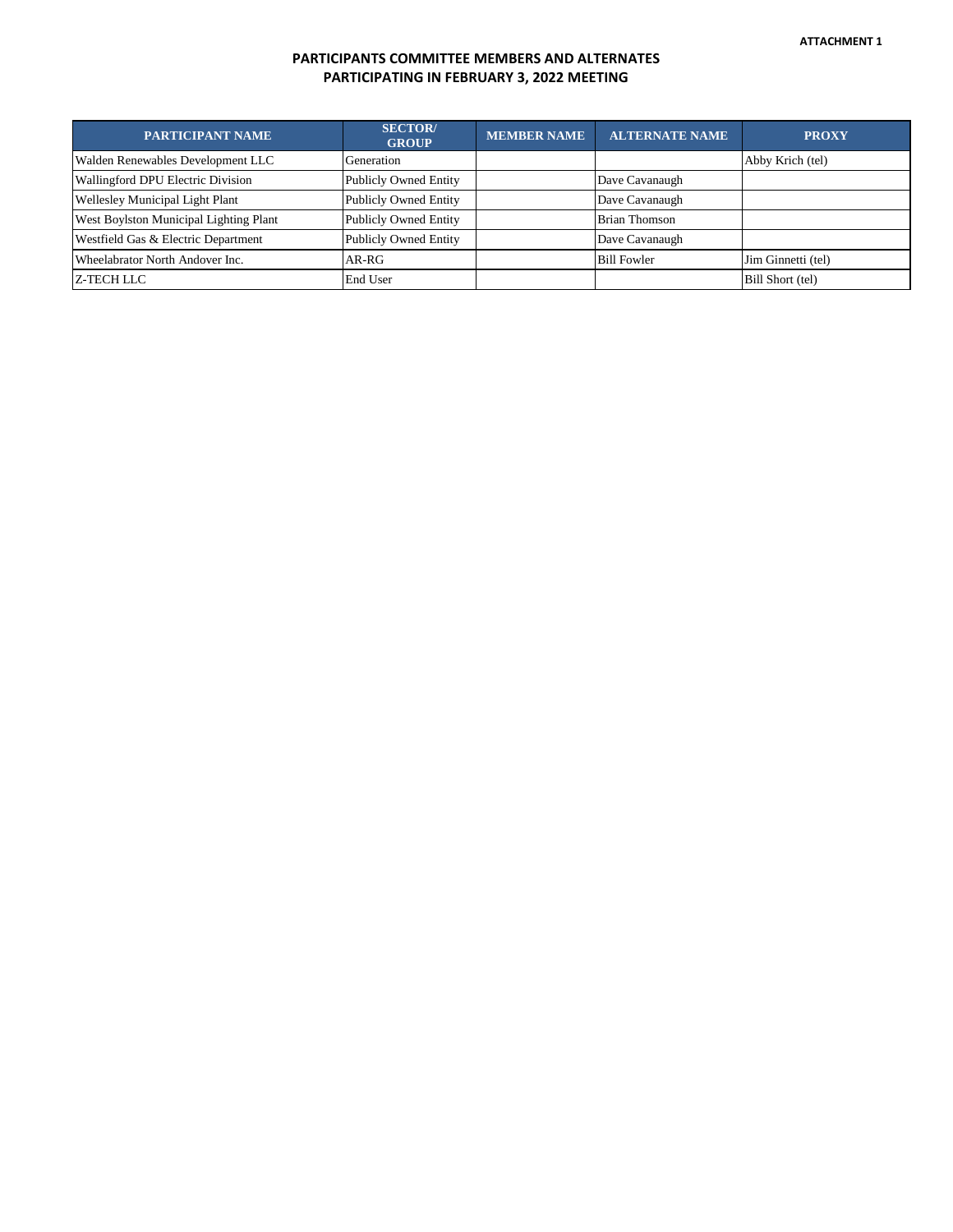#### **FEBRUARY 3, 2022 PARTICIPANTS COMMITTEE MEETING VOTES TAKEN ON MOPR PROPOSAL**

#### **TOTAL**

| <b>Sector</b>         | Vote 1 | Vote 2 |
|-----------------------|--------|--------|
| <b>GENERATION</b>     | 8.32   | 10.19  |
| <b>TRANSMISSION</b>   | 16.64  | 16.67  |
| <b>SUPPLIER</b>       | 14.72  | 16.00  |
| ALTERNATIVE RESOURCES | 5.33   | 8.11   |
| PUBLICLY OWNED ENTITY | 8.85   | 8.87   |
| <b>END USER</b>       | 7.63   | 9.72   |
| PROVISIONAL MEMBERS   | 0.00   | 0.00   |
| % IN FAVOR            | 61.49  | 69.56  |

#### **GENERATION SECTOR**

| <b>Participant Name</b>              | Vote 1 | Vote <sub>2</sub> |
|--------------------------------------|--------|-------------------|
| Able Grid Infrastructure Holdings    | Ω      | Α                 |
| CPV Towantic, LLC                    | F      | F                 |
| Deepwater Wind Block Island          | O      | O                 |
| Dominion Energy Generation Mktg      | F      | F                 |
| FirstLight Power Management, LLC     | Ω      | റ                 |
| <b>Generation Group Member</b>       | Split  | Split             |
| Energy Management Inc.               | O      | O                 |
| Millennium Power Partners,           | F      | F                 |
| <b>Record Hill Wind LLC</b>          | Ω      | റ                 |
| Waterside Power, LLC                 | F      | F                 |
| <b>GSP Companies</b>                 | F      | F                 |
| Marco DM Holdings, LLC               | F      | F                 |
| Nautilus Power, LLC                  | F      | F                 |
| NextEra Energy Resources, LLC        | Ω      | Ω                 |
| <b>Walden Renewables Development</b> | O      | А                 |
|                                      |        |                   |
| IN FAVOR (F)                         | 5.5    | 5.5               |
| OPPOSED (O)                          | 5.5    | 3.5               |
| <b>TOTAL VOTES</b>                   | 11.0   | 9.0               |
| ABSTENTIONS (A)                      | 0.0    | 2.0               |

## **TRANSMISSION SECTOR**

| <b>Participant Name</b>  | Vote 1 | Vote 2 |
|--------------------------|--------|--------|
| Avangrid (CMP/UI)        | F      | F      |
| <b>Eversource Energy</b> | А      |        |
| <b>National Grid</b>     |        |        |
| VELCO                    |        |        |
| <b>Versant Power</b>     |        |        |
|                          |        |        |
| IN FAVOR (F)             |        | 5      |
| OPPOSED (O)              |        |        |
| <b>TOTAL VOTES</b>       |        | 5      |
| <b>ABSTENTIONS (A)</b>   |        |        |

### **ALTERNATIVE RESOURCES SECTOR**

| <b>Participant Name</b>                | Vote 1   | Vote 2 |
|----------------------------------------|----------|--------|
| <b>Renewable Generation Sub-Sector</b> |          |        |
| <b>Central Rivers Power</b>            | F        | F      |
| Covanta Energy Marketing, LLC          | F        | F      |
| ENGIE Energy Marketing NA, Inc.        | O        | O      |
| Great River Hydro, LLC                 | F        | F      |
| Jericho Power LLC                      | F        | F      |
| Novatus Energy                         | O        | A      |
| Wheelabrator/Macquarie                 | F        | F      |
| Large RG Group Member                  | O        | A      |
| Small RG Group Member                  | $\Omega$ | A      |
| <b>Distributed Gen. Sub-Sector</b>     |          |        |
| <b>Agilitas Companies</b>              | O        | O      |
| Borrego Solar Systems Inc.             | O        | A      |
| CLEAResult Consulting, Inc.            | A        | A      |
| Sunrun Inc.                            | O        | O      |
| Small DG Group Member                  | O        | O      |
| <b>Load Response Sub-Sector</b>        |          |        |
| Centrica Bus. Solutions Optimize       | F        | F      |
| Enel X North America, Inc.             | O        | A      |
| Maple Energy                           | O        | O      |
| Vermont Energy Investment Corp.        | O        | O      |
| Voltus, Inc.                           | O        | O      |
| Small LR Group Member                  | Split    | Split  |
| Ameresco CT LLC                        | O        | O      |
| Tangent Energy Solutions, Inc.         | A        | F      |
|                                        |          |        |
| IN FAVOR (F)                           | 6.0      | 6.5    |
| OPPOSED (O)                            | 12.5     | 7.5    |
| <b>TOTAL VOTES</b>                     | 18.5     | 14.0   |
| <b>ABSTENTIONS (A)</b>                 | 1.5      | 6.0    |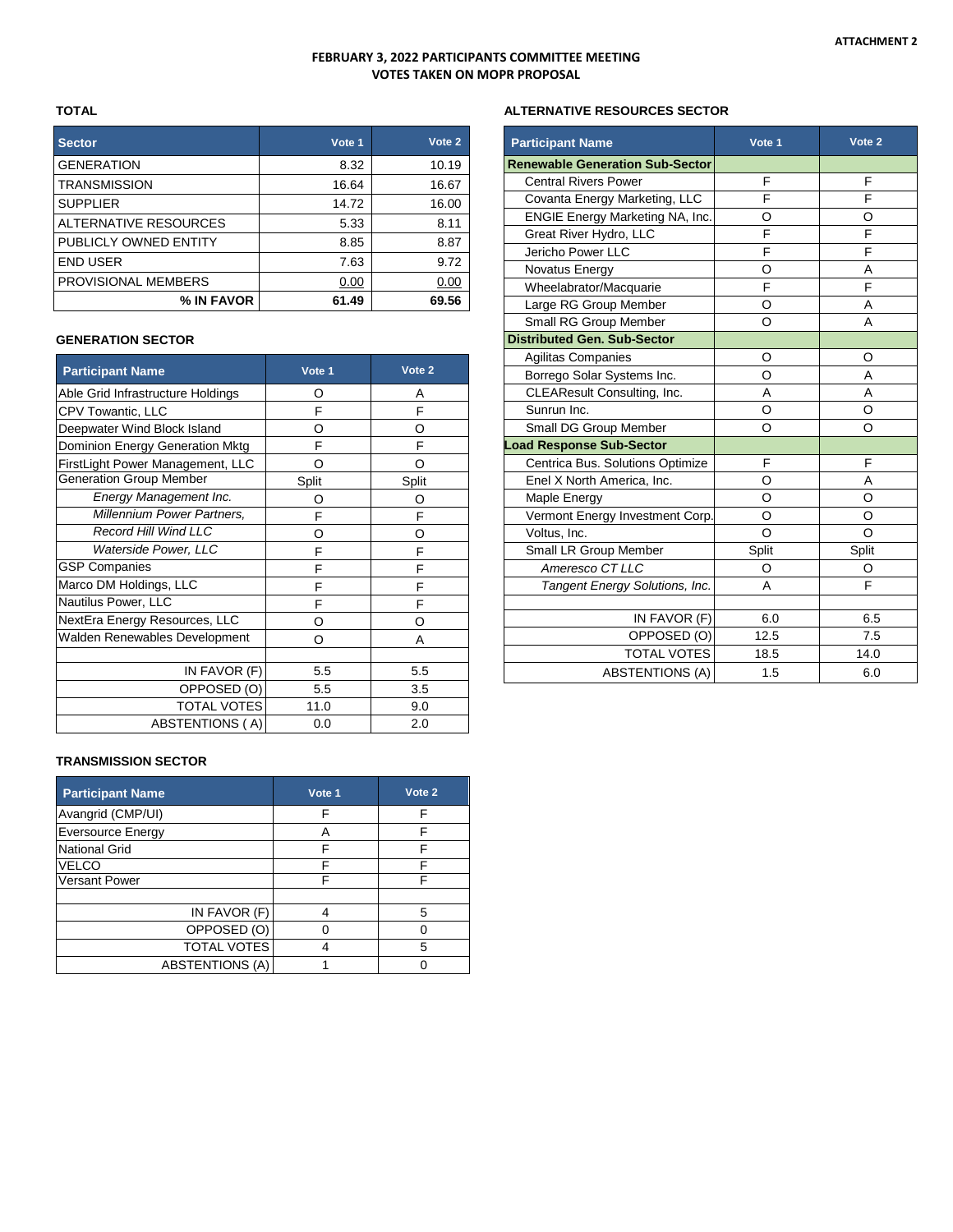### **FEBRUARY 3, 2022 PARTICIPANTS COMMITTEE MEETING VOTES TAKEN ON MOPR PROPOSAL**

## **SUPPLIER SECTOR**

| <b>Participant Name</b>                | Vote 1 | Vote <sub>2</sub> |
|----------------------------------------|--------|-------------------|
| American PowerNet Management           | O      | F                 |
| Ampersand Energy Partners LLC          | A      | A                 |
| Appian Way Energy Partners East        | F      | F                 |
| <b>BP Energy Company</b>               | F      | F                 |
| Brookfield Renew. Trading & Mktg       | Α      | Α                 |
| C.N. Brown Electricity, LLC            | F      | F                 |
| Calpine Energy Services, LP            | F      | F                 |
| Castleton Comm. Merchant Trading       | F      | F                 |
| Clearway Power Marketing LLC           | F      | F                 |
| Competitive Energy Services, LLC       | O      | O                 |
| Consolidated Edison Energy Inc.        | Α      | Α                 |
| <b>Constellation Energy Generation</b> | F      | F                 |
| Cross-Sound Cable Company              | F      | F                 |
| DC Energy, LLC                         | F      | F                 |
| DTE Energy Trading, Inc.               | F      | F                 |
| Dynegy Marketing and Trade, LLC        | F      | F                 |
| <b>Emera Energy Services Companies</b> | F      | F                 |
| Emera Energy Companies                 | F      | F                 |
| Galt Power, Inc.                       | F      | F                 |
| H.Q. Energy Services (U.S.) Inc.       | F      | F                 |
| <b>LIPA</b>                            | А      | Α                 |
| Maine Power, LLC                       | F      | F                 |
| Marble River, LLC                      | O      | Α                 |
| Mercuria Energy America, Inc.          | F      | F                 |
| NRG Power Marketing, LLC               | F      | F                 |
| Shell Energy North America (US)        | F      | F                 |
| Stonepeak Kestrel Energy Mktg          | F      | F                 |
| Talen Energy Marketing, LLC            | F      | F                 |
| Tenaska Power Services Co.             | F      | F                 |
| Vitol Inc.                             | F      | F                 |
| IN FAVOR (F)                           | 23     | 24                |
| OPPOSED (O)                            | 3      | 1                 |
| TOTAL VOTES                            | 26     | 25                |
| <b>ABSTENTIONS (A)</b>                 | 4      | 5                 |

## **END USER SECTOR**

| <b>Participant Name</b>              | Vote 1         | Vote 2         |
|--------------------------------------|----------------|----------------|
| Acadia Center                        | O              | O              |
| Associated Industries of Mass.       | O              | F              |
| Bath Iron Works Corporation          | F              | F              |
| Conn. Office of Consumer Counsel     | A              | F              |
| <b>Conservation Law Foundation</b>   | O              | O              |
| Durgin and Crowell Lumber Co.        | F              | F              |
| Elektrisola, Inc.                    | F              | F              |
| <b>Environmental Defense Fund</b>    | O              | O              |
| Garland Manufacturing Co.            | F              | F              |
| Hammond Lumber Company               | F              | F              |
| Harvard Dedicated Energy Limited     | O              | F              |
| High Liner Foods (USA) Inc.          | F              | F              |
| Industrial Energy Consumer Group     | O              | O              |
| Maine Public Advocate Office         | O              | O              |
| Maine Skiing, Inc.                   | O              | O              |
| Mass. Attorney General's Office      | O              | O              |
| Mintz, Samuel                        | A              | А              |
| Moore Company                        | F              | F              |
| Natural Resources Defense Council    | O              | O              |
| New Hampshire OCA                    | F              | Α              |
| Nylon Corporation of America         | F              | F              |
| PowerOptions, Inc.                   | O              | O              |
| St. Anselm College                   | F              | F              |
| The Energy Consortium                | $\circ$        | F              |
| <b>Union of Concerned Scientists</b> | O              | O              |
| Z-TECH, LLC                          | F              | F              |
|                                      |                |                |
| IN FAVOR (F)                         | 11             | 14             |
| OPPOSED (O)                          | 13             | 10             |
| <b>TOTAL VOTES</b>                   | 24             | 24             |
| <b>ABSTENTIONS (A)</b>               | $\overline{2}$ | $\overline{2}$ |